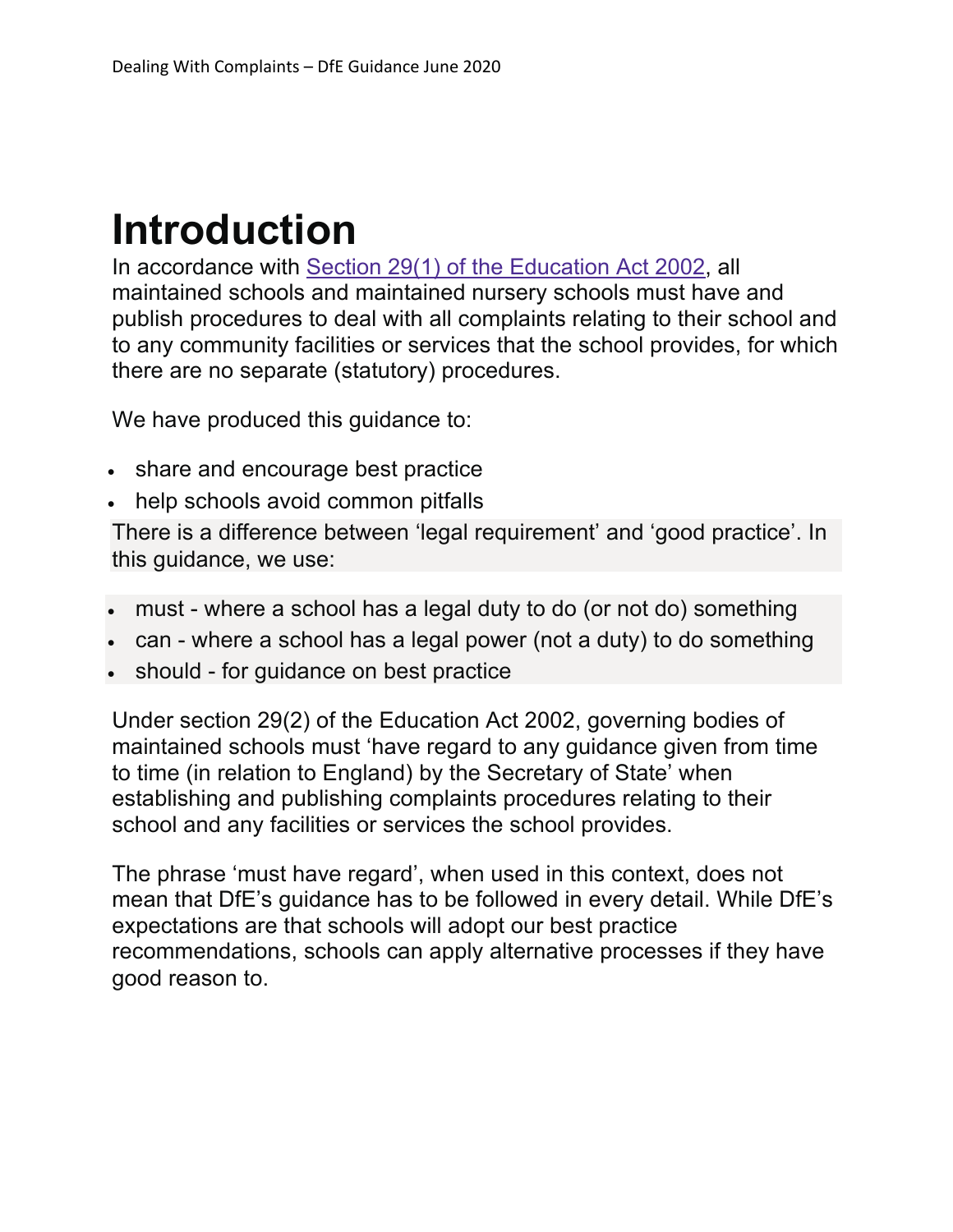### **Model policies**

We have published non-statutory model policies you may find helpful.

The duty to establish procedures for dealing with complaints lies with the governing body. If you choose to adopt our model policies, you must tailor them to your school.

We recommend that you incorporate a serial complaints policy into your complaints procedure.

## **The difference between a concern and a complaint**

A 'concern' may be treated as 'an expression of worry or doubt over an issue considered to be important for which reassurances are sought'.

A complaint may be generally recognised as 'an expression or statement of dissatisfaction however made, about actions taken or a lack of action'.

It's in everyone's interest that complaints are resolved at the earliest possible stage. Many issues can be resolved informally, without the need to follow formal procedures. Schools should take informal concerns seriously and make every effort to resolve the matter as quickly as possible.

However, there will be occasions when complainants want to raise their concerns formally. In those cases, your complaints procedure should be followed.

## **Who can make a complaint?**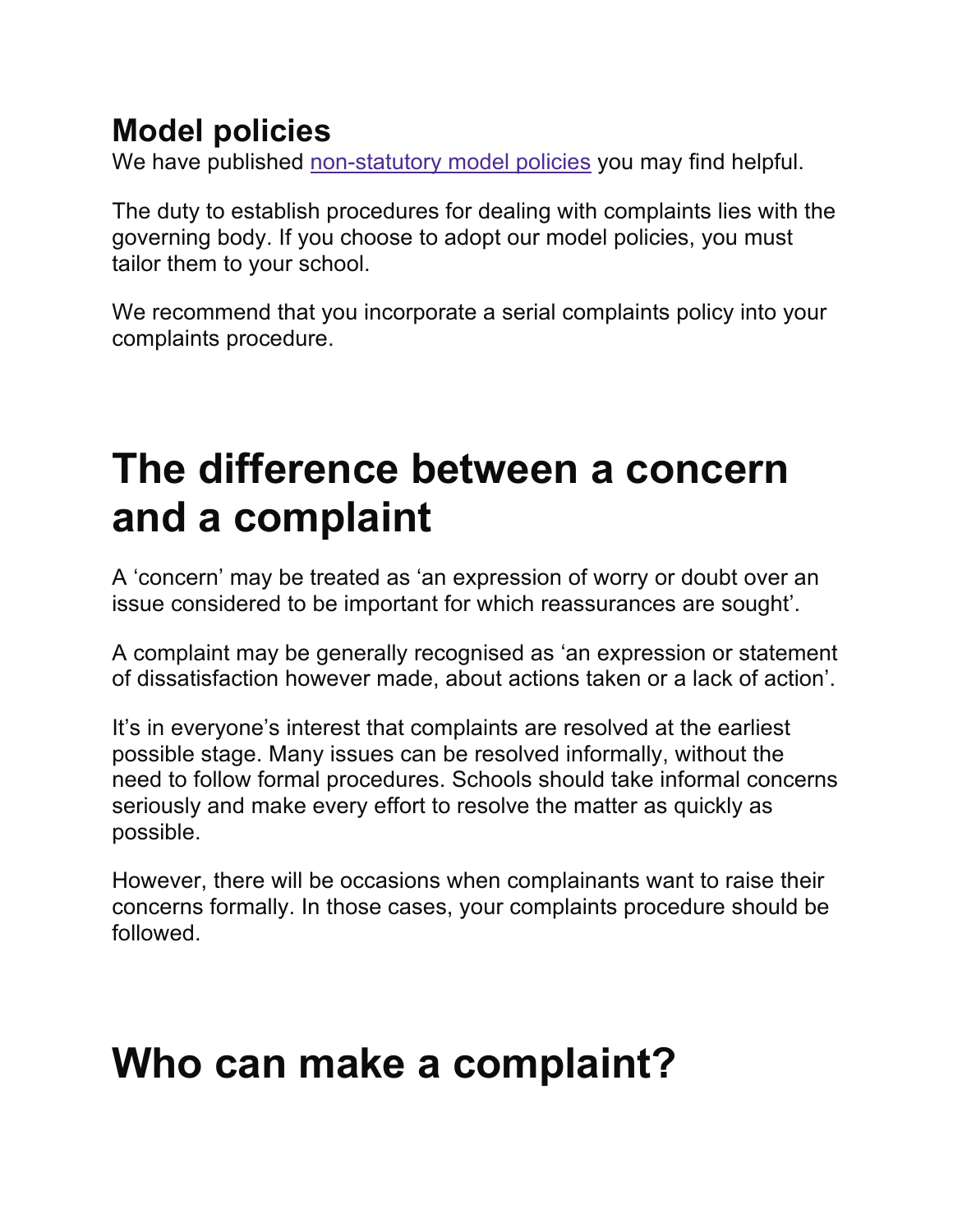You must not limit complaints to parents or carers of children that are registered at the school. Anyone can make a complaint about any provision of facilities or services that a school provides, unless separate statutory procedures apply (such as exclusions or admissions). This includes:

- parents or carers of children no longer at the school
- members of the public

In accordance with administrative law principles, complainants should be given the opportunity to complete the complaints procedure in full, unless you possess clear evidence that the complaint meets the serial complaint criteria.

If the complainant contacts you again on the same issue, the correspondence may then be viewed as 'serial' or 'persistent' and you may choose not to respond.

You should not mark a complaint as 'serial' before the complainant has completed the procedure.

## **Your complaints procedure**

You must have your own distinct complaints procedures in place. A guidance document for parents on making complaints does not satisfy the legal requirement to have in place a procedure to deal with all complaints.

You're free to adopt your local authority's model policy if one is provided. However, as the duty to establish procedures for dealing with complaints lies with governing bodies, you must tailor the policy to your individual school.

You should make sure that your complaints procedure:

• is simple to understand and use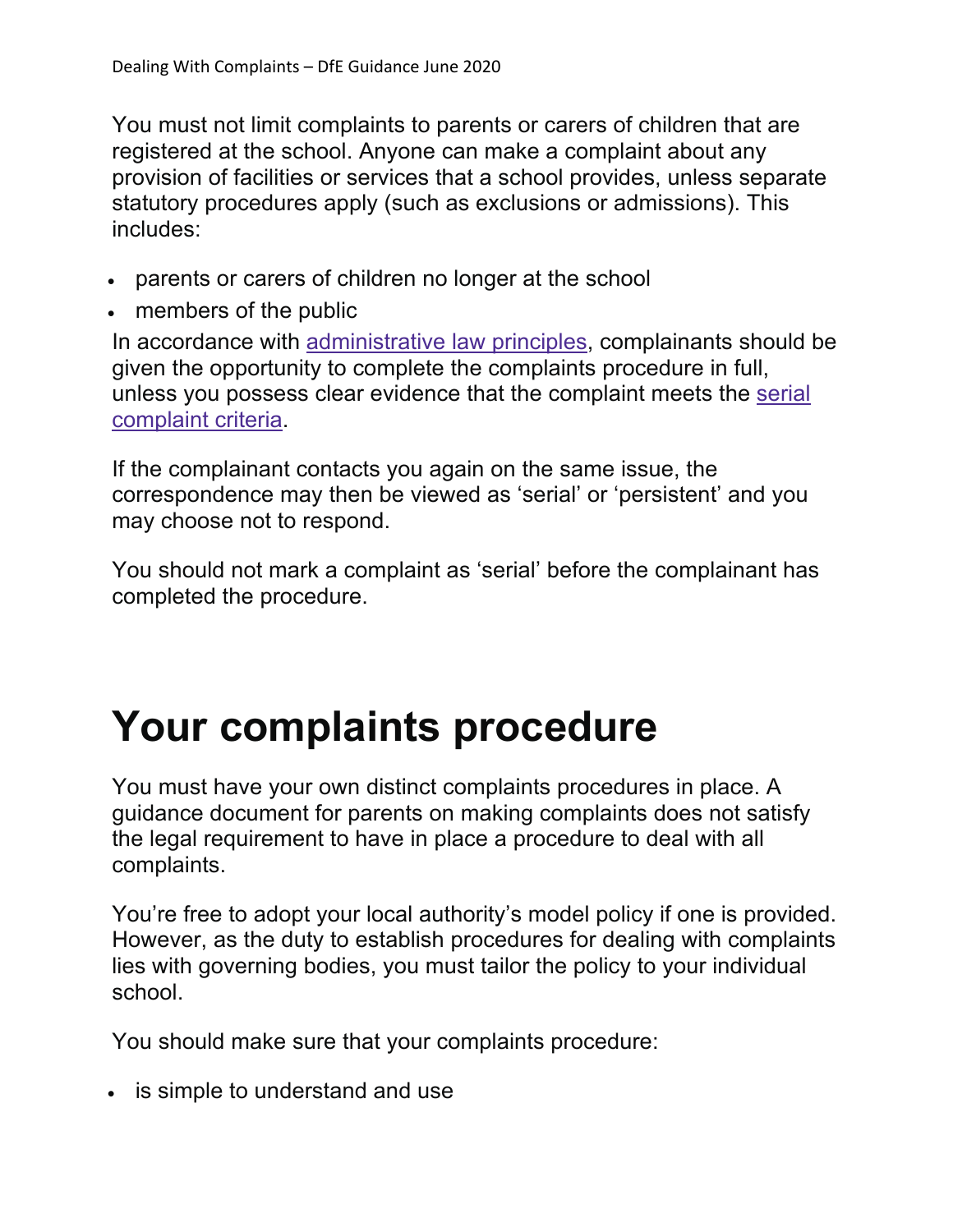- is impartial
- is non-adversarial
- enables a full and fair investigation
- where necessary respects confidentiality
- addresses all the points at issue and provides an effective response and appropriate redress, where necessary
- provides information to the school's senior management team so that services can be improved

To make sure your complaints procedures are effective, we recommend that:

- you ask the complainant at the earliest stage what they think might resolve the issue - an acknowledgement that the school could have handled the situation better is not the same as an admission of unlawful or negligent action
- when responding to a complaint, you advise the complainant of any escalation options at each stage of the procedure - for example, when communicating the outcome of the stage 1 process, include the details of the stage 2 process
- wherever possible, procedures state what you 'will' do rather than what you 'should' or 'may' do

Try to avoid using ambiguous language in your complaints procedures, as not doing something the procedure states the school should or may do, can lead to further complaints.

## **Complaints outside of this policy**

Some complaints fall outside the school's complaints procedure, for example:

- exclusions
- staff grievances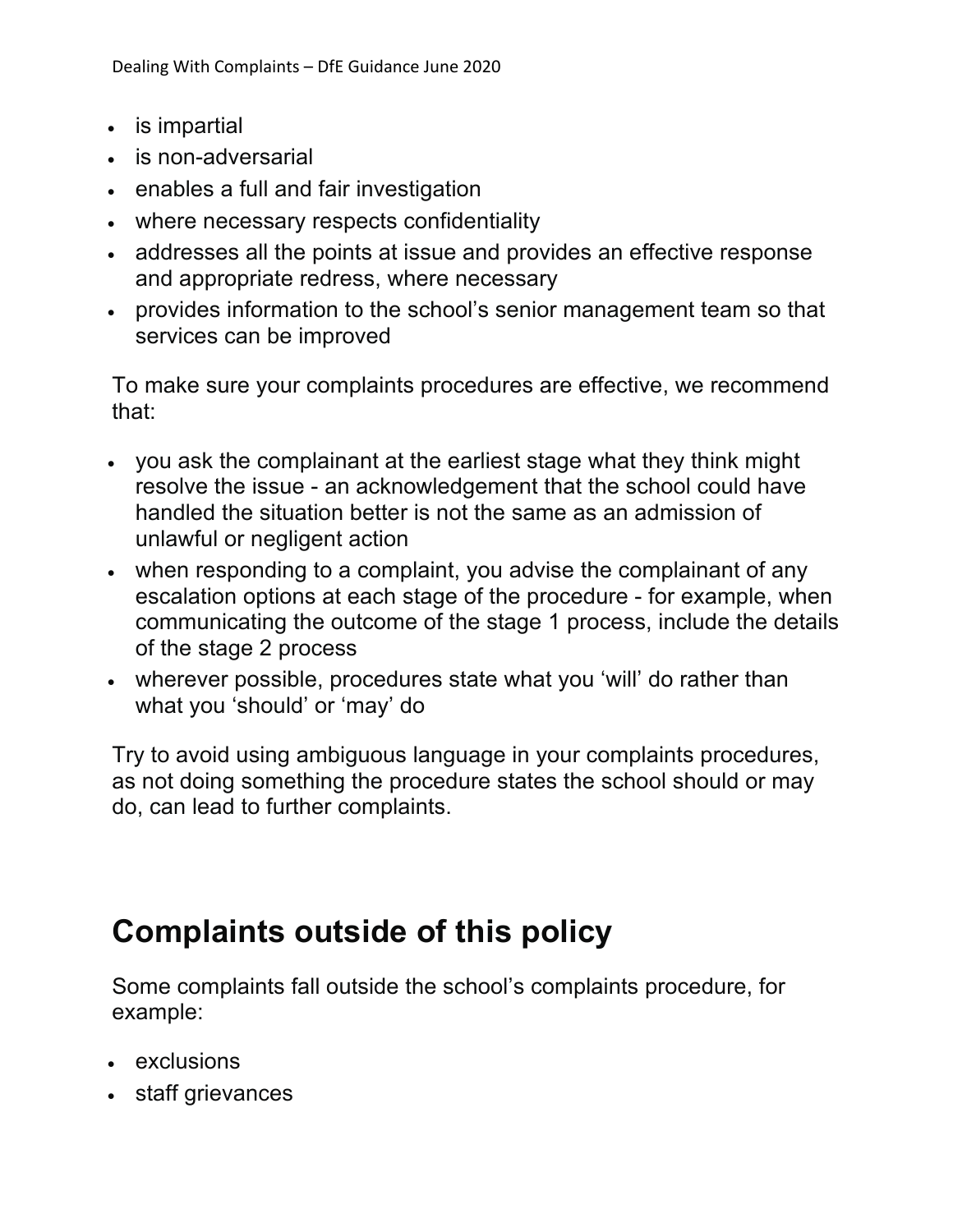• disciplinary procedures

Complaints not in scope lists complaints that are not covered by this procedure.

#### **Duplicate complaints**

After closing a complaint at the end of the complaints procedure, you may receive a duplicate complaint from:

- a spouse
- a partner
- a grandparent
- a child

If the complaint is about the same subject, you can inform the new complainant that the school has already considered that complaint and the local process is complete. You should advise the new complainant to contact the department if they are dissatisfied with the school's handling of the original complaint.

Take care not to overlook any new aspects to the complaint that you may not have previously considered. You will need to ensure these are investigated and dealt with to the full extent of the complaints procedure.

## **Complaint campaigns**

Occasionally, you may become the focus of a campaign and receive large volumes of complaints:

- all based on the same subject
- from complainants unconnected with the school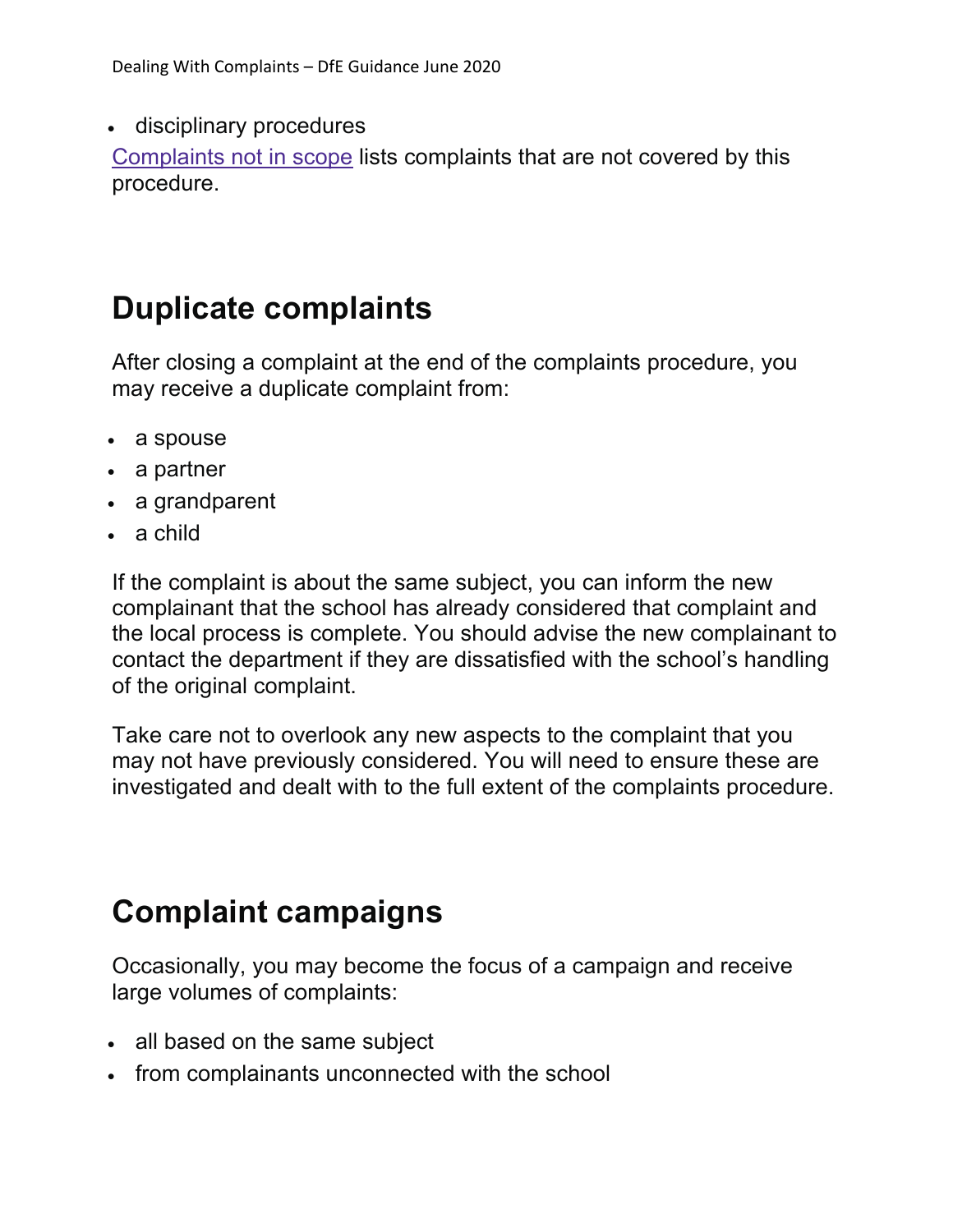We recommend you include a separate procedure in your complaints policy to handle complaints of this nature. This could include:

- sending a template response to all complainants
- publishing a single response on the school's website

In accordance with the duty on schools to publish their complaints procedures online under the School Information (England) Regulations 2008, any alternative process must be included in the complaints procedure published on the school's website.

You can continue to signpost complainants to us if they're dissatisfied with your response.

#### **Third parties**

You should make sure that any third party providers have their own complaints procedures in place if they are using school premises or facilities to offer:

- community facilities
- services

#### **Parental responsibility**

Conflict between estranged parents over the application of parental responsibility is a common cause of complaints made to schools.

Understanding and dealing with issues relating to parental responsibility contains specific advice about how to approach issues concerning parental responsibility.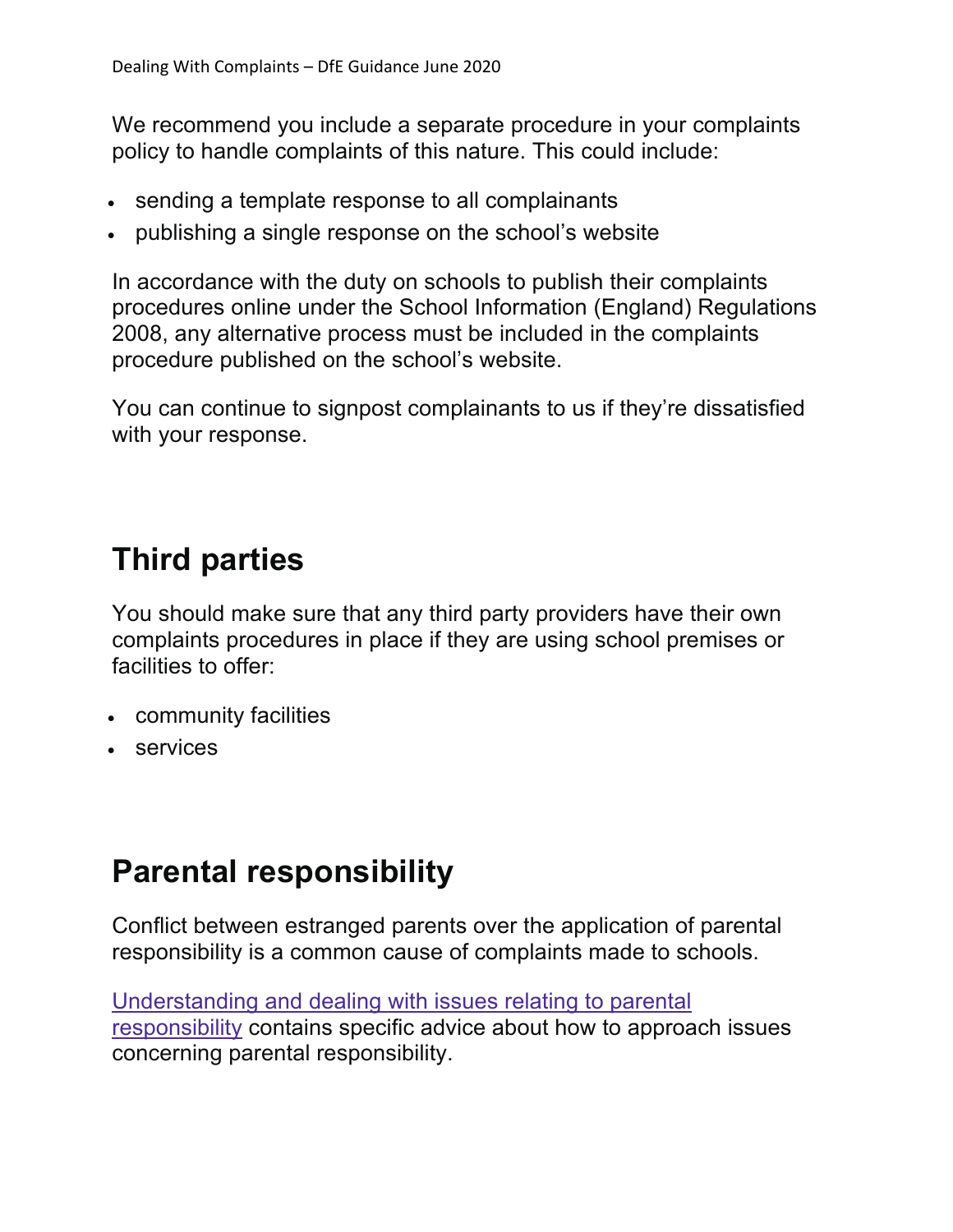#### **Complaints about the headteacher or governing body**

The complaints procedure must also set out the steps to follow if the subject of the complaint is:

- the headteacher
- a member of the governing body
- the entire governing body

There may be occasions when it's necessary or reasonable to deviate from the published complaints procedure. This includes not doing something the procedure states you will, should or may do. We recommend that you document any deviation from the published procedure.

If the complaint is escalated to us for consideration and complaint is about any deviation from the published policy, we will ask you for an explanation for doing this, unless one is already included in the evidence provided. If we do not consider the explanation reasonable, or the deviation justified, we may ask you to revisit the complaint and comply with the published complaints procedure.

#### **Publishing your procedure**

Under Section 29(1)(b) of the Education Act 2002, you must publicise your complaints procedures.

Following changes to the School Information (England) Regulations 2008, since 1 September 2016, maintained schools must publish their complaints procedures on their websites. This does not apply to community or foundation special schools that are established in hospitals or maintained nursery schools.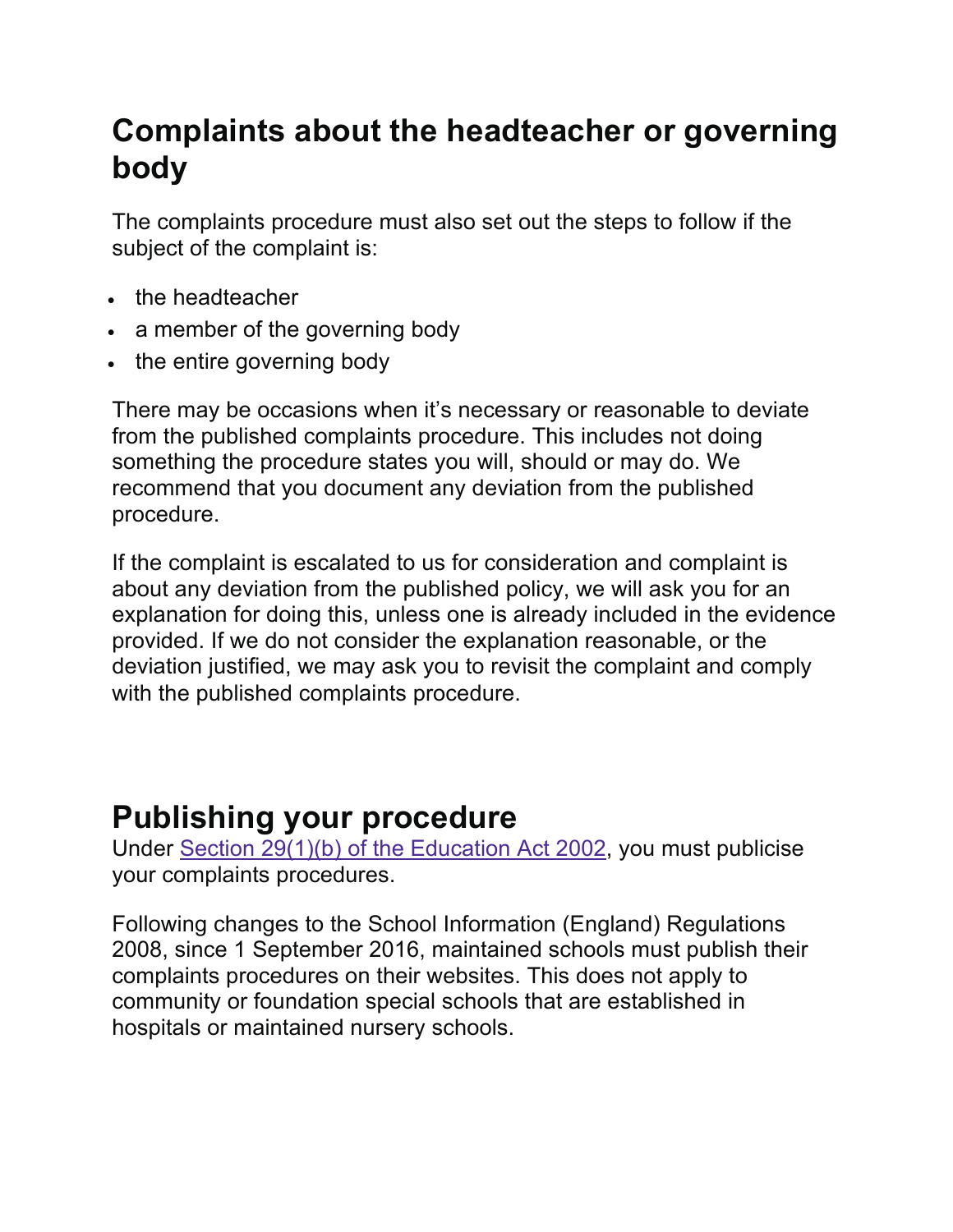If you do not have your own website, it must still be published online. This may be through your local authority's website or other hosting platform, for example, the diocesan or federation's websites.

In the case of federation schools, the federation's governing body is responsible for creating a suitable complaints procedure. The federation's governing body must also ensure that each school in the federation publishes the complaint procedure on their school's website. It is not sufficient for a federation complaint procedure to only be published on the federation's website, unless member schools do not have websites of their own.

# **Timeliness**

Complaints need to be considered and resolved as quickly, and efficiently as possible.

When reviewing schools' complaints procedures or the handling of a complaint, we may recommend that schools amend their time limits if they are unreasonably excessive or restrictive.

#### **Give realistic and reasonable time limits**

Your procedure should set realistic and reasonable time limits for each action within each stage.

Where further investigations are necessary and it's clear published timescales cannot be met, we recommend you:

- set new time limits
- send the complainant details of the new deadline and explain the delay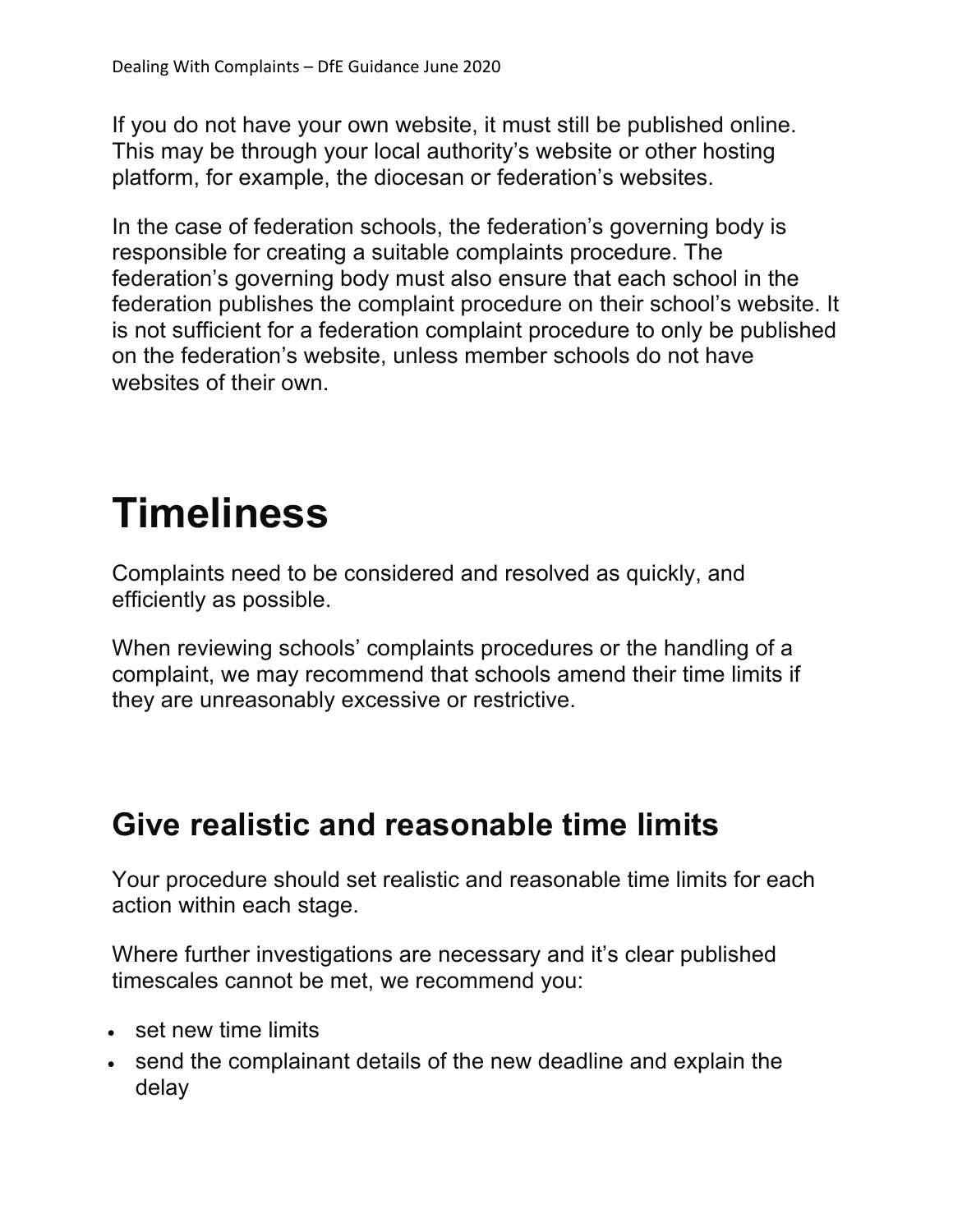• allow a reasonable timeframe for complaints to be raised after an incident arises

We consider 3 months to be an acceptable time frame in which to lodge a complaint. Additional time can be given in exceptional circumstances.

You can include a cut-off time frame for:

- raising a complaint
- escalating a complaint

If your procedure includes a cut-off time frame, you should make it clear that you'll take exceptional circumstances into account when deciding whether to accept or progress a complaint.

Any decision made by a school, must also be made in line with the principles of administrative law. This means a decision is:

- lawful it complies with education and other law, including human rights and equality law, such as the Human Rights Act 1998 and the Equality Act 2010
- rational
- reasonable
- fair
- proportionate

Decision-makers should also be mindful of The 7 Principles of Public Life.

You must not have 'blanket' policies of refusing to consider any complaints not lodged, or escalated, within the stated period.

Blanket policies are where all cases are treated in the same way, with no allowances made for individual circumstances – this also goes against the principle of 'objectivity' as set out in the The 7 Principles of Public Life.

It is for schools to determine what constitutes exceptional circumstances.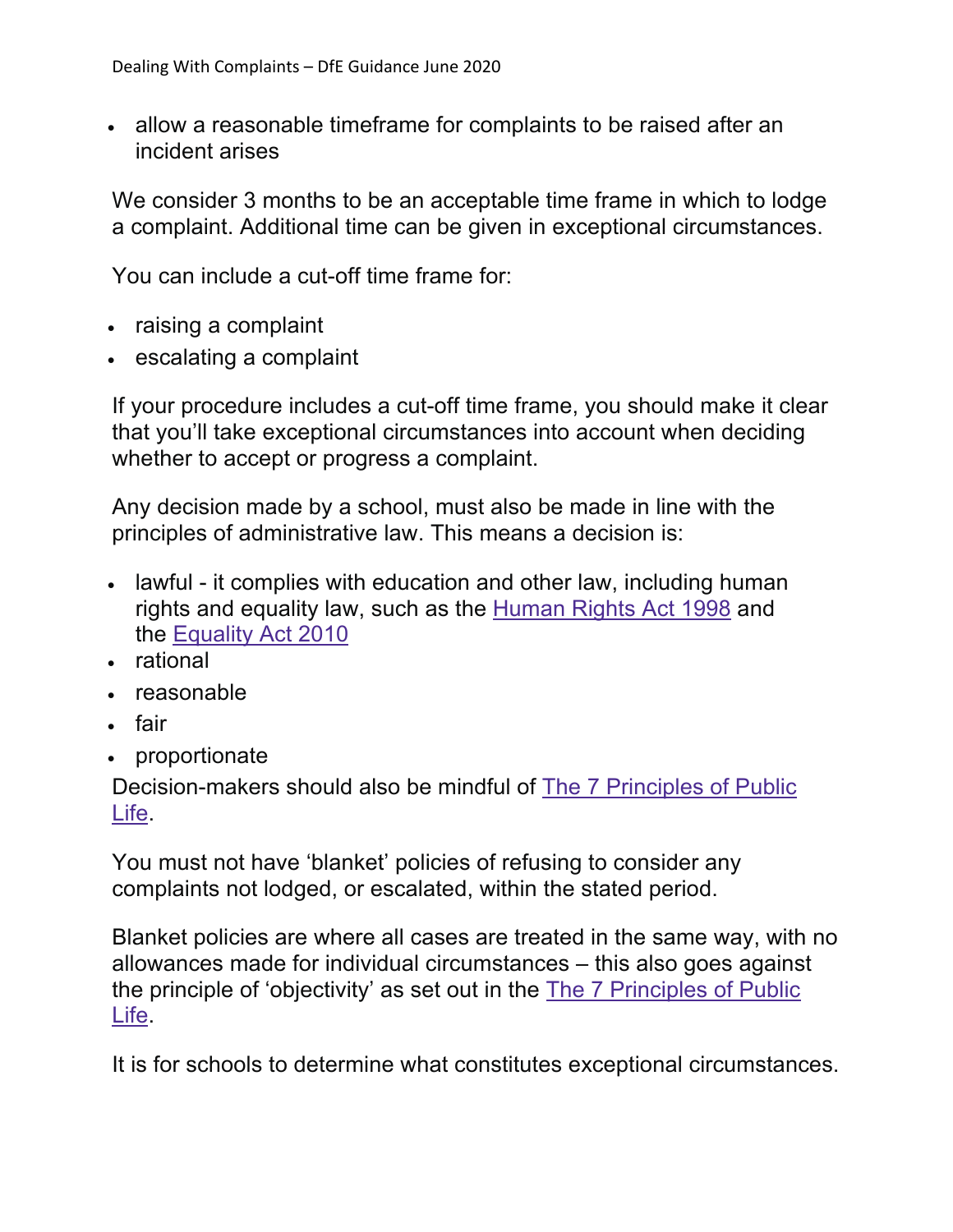# **Stages**

You're free to choose how many stages your procedure will include. However, we recommend 2 stages, where the second, an appeal stage, is heard by members of the governing body who'll consider the complaint afresh.

This makes sure that:

- decisions are not taken in isolation
- there is always a mechanism by which decisions are considered independently

We do not recommend that the second stage only considers the handling of the complaint at earlier stages. One of DfE's roles in considering school complaints is to review a school's handling of a complaint. Schools should be mindful of this when establishing their complaints procedures.

Your complaints procedure must not state that a complaint can only be escalated to the next stage if the school permits it. Complainants should be given the opportunity to complete the complaints procedure in full, unless you possess clear evidence that the complaint meets your published serial complaint criteria.

## **Informal resolutions**

We recommend that complainants and schools attempt informal resolution before making a formal complaint, if it's appropriate to do so.

If the complainant wishes to raise a formal complaint, you should not attempt to prevent this by insisting on informal resolution first.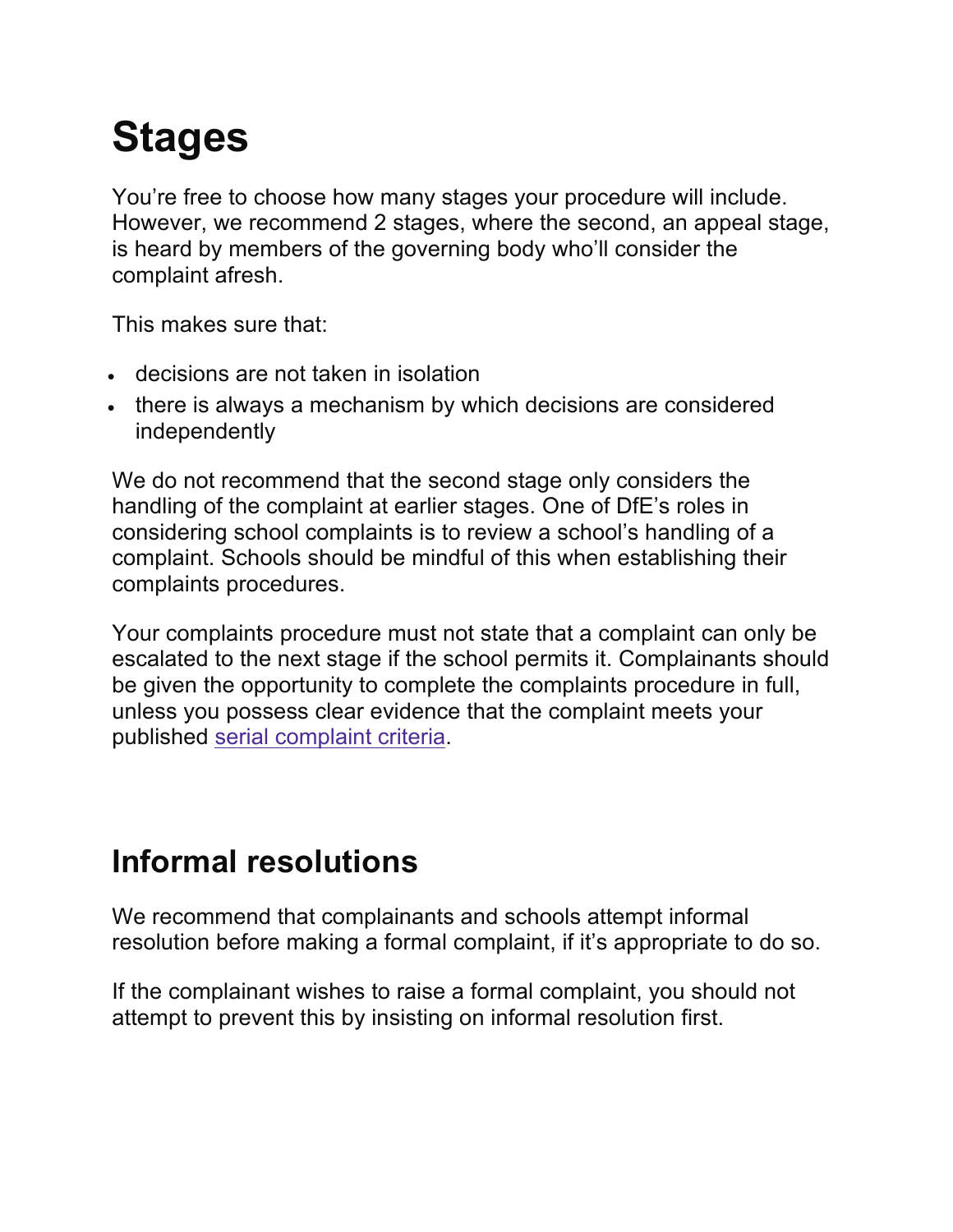## **Legal representation**

In the event that a complaint progresses to a committee of members of the school governors, we recommend that neither the complainant nor the school bring legal representation. These committees are not a form of legal proceedings. The aim of the governors committee should be:

- reconciliation
- to put right things that may have gone wrong

We recognise there are occasions where legal representation may be appropriate.

**Example**If a school employee is a witness in a complaint, they may be entitled to bring union or legal representation.

If a complainant commences legal action against the school in relation to their complaint, you should consider whether to suspend the complaints procedure, until those legal proceedings have concluded.

## **Mediation**

Some schools choose to include a mediation stage in their complaints procedures. While this can be useful in helping you and complainants reach an agreement and move forward, there are times when it may not be the most appropriate course of action.

Mediation can:

- provide a helpful mechanism for discussion when a concern is raised
- help to rebuild the relationship between parties once all of the investigative stages of the complaints procedure have been completed

It should not be used as a substitute for an investigation during the formal stages of the complaints procedure.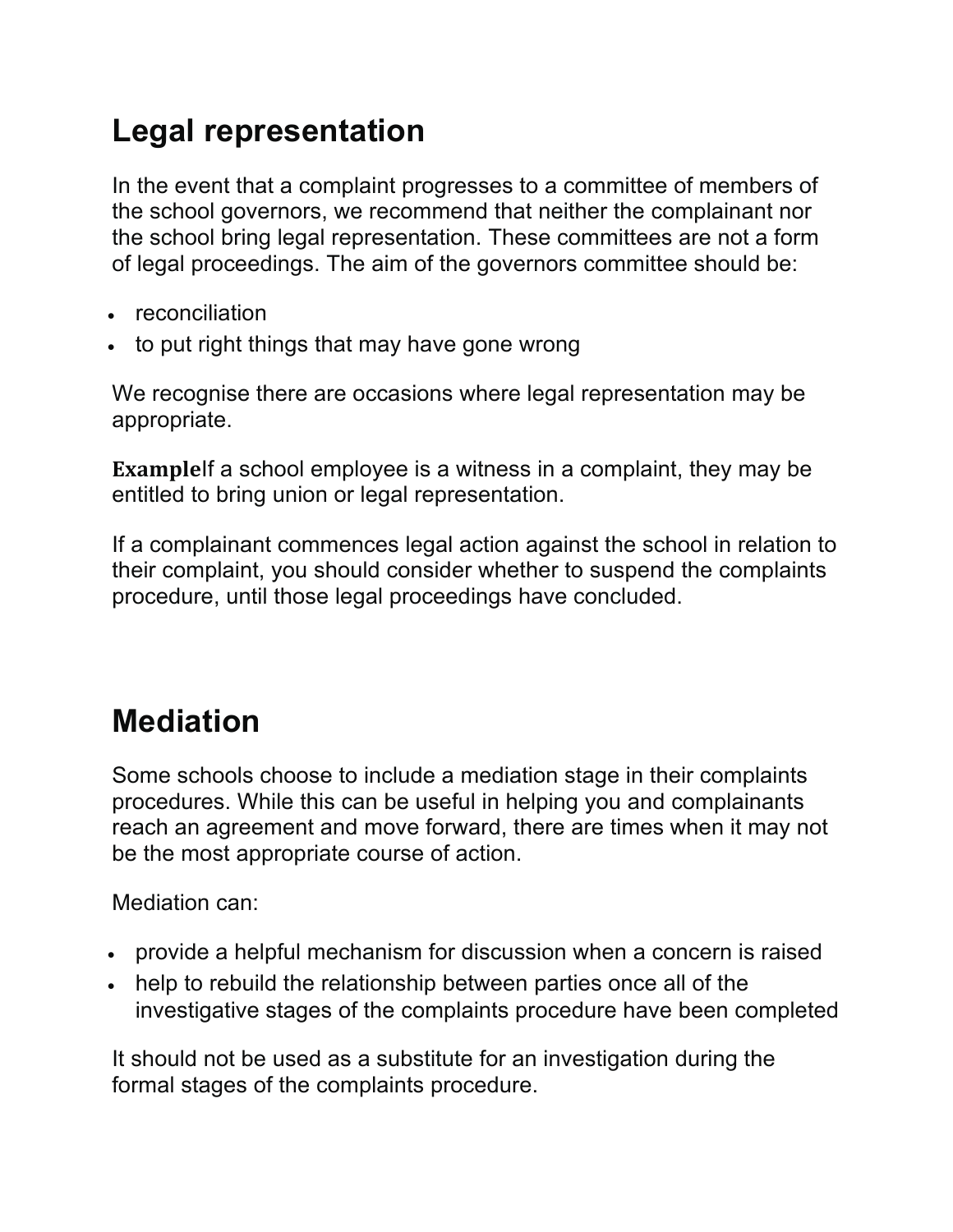If neither the complainant nor the school considers that mediation will serve any practical purpose at this point, the complainant should not be prevented from moving to the next investigative stage of the complaints procedure.

#### **Complaints about school staff**

We recommend that:

- complaints against school staff are dealt with by the headteacher (stage 1), then a committee of members of the governing body (stage 2)
- complaints against the headteacher are dealt with by a suitably skilled member of the governing body (stage 1) and then a committee of members of the governing body (stage 2)

#### **Complaint about governors**

We recommend that:

- complaints against the chair of governors or any individual governors are made to the clerk to the governing body (the clerk), the clerk should then arrange for the complaint to be heard. This can be done by a suitably skilled and impartial member of the governing body (stage 1) and then a committee of members of the governing body (stage 2)
- complaints against the entire governing body or complaints involving both the chair and vice chair should also be sent to the clerk, who should then determine the most appropriate course of action. This will depend on the nature of the complaint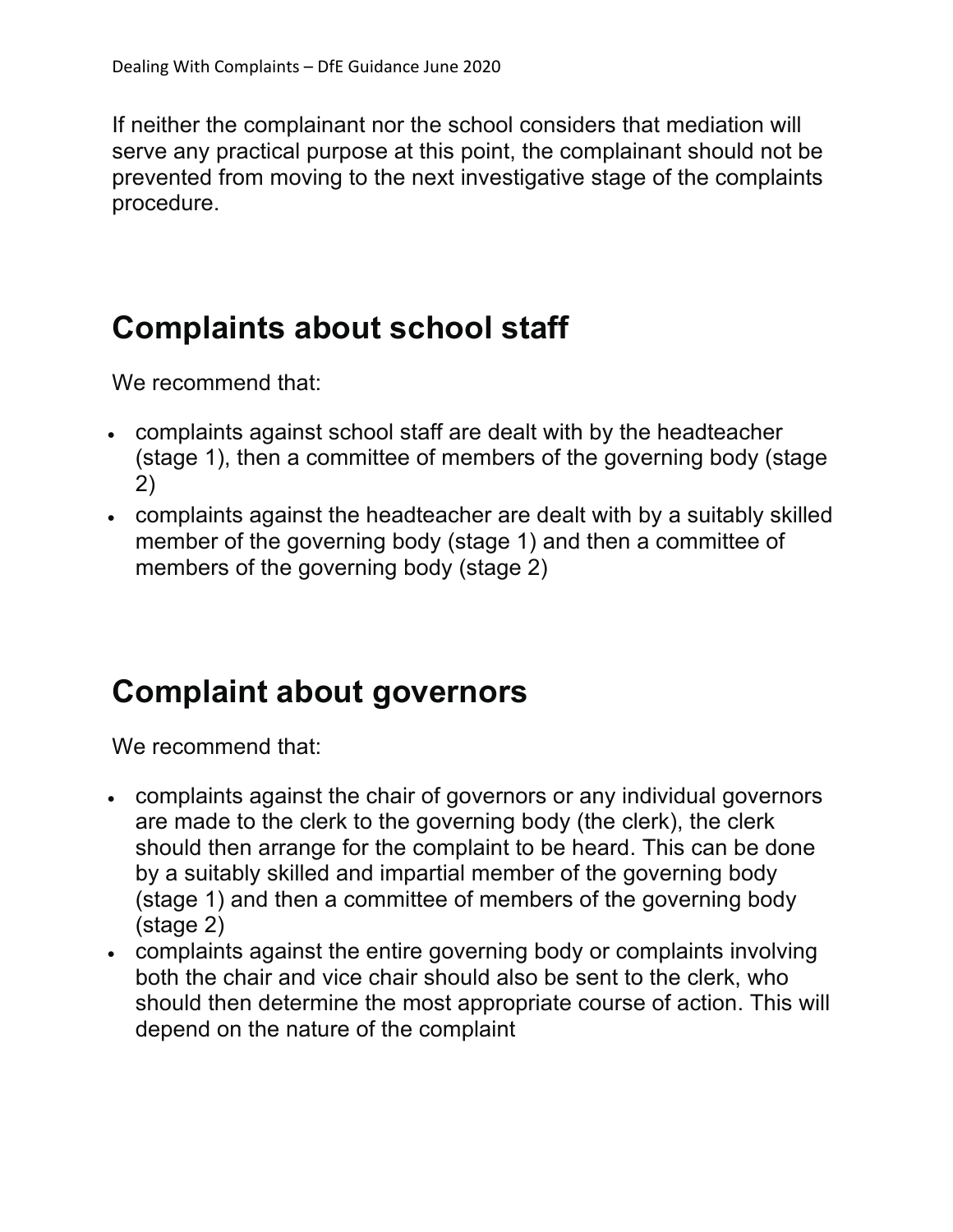This may involve sourcing an independent investigator to complete stage 1 and co-opted governors from other schools to hear the complaint at stage 2.

#### **Independent complaint panels**

To appoint a governor from another school onto a complaints panel a maintained schools' governing body does not have to enter into, or already be in, a formal arrangement under the School Governance (Collaboration) (England) Regulations 2003.

If you arrange complaint panel meetings on an ad-hoc, informal basis, you only need to source governors who are:

- suitably skilled
- can demonstrate their independence

You can approach governors from any:

- category of governor
- associate member of another governing body

Maintained schools can ask governors in academies to serve on a complaints panel and vice versa.

The exception to this is when a maintained school wishes to appoint a standing committee to hear all the complaints they receive under the committee's tenure. To appoint governors from another school onto the complaints committee, you must enter into a formal collaborative arrangement with another maintained school.

If appropriate, the clerk could ask for support from the:

- governor services team at the local authority
- diocese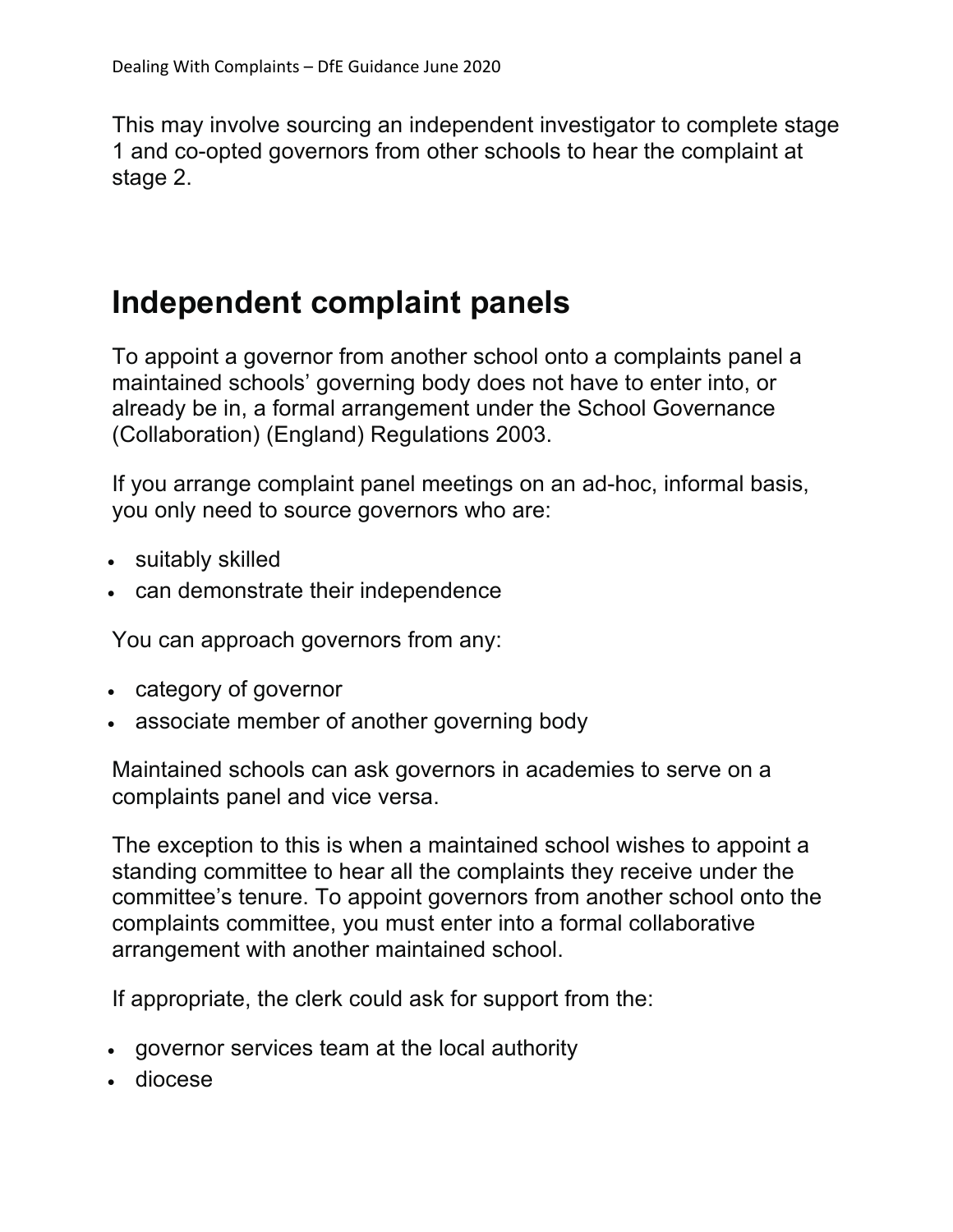# **Recording complaints**

The process of listening to and resolving complaints can contribute to school improvement. Governing bodies can use learning identified from across the spectrum of complaint investigations to:

- inform improvements within the school
- improve the effectiveness of the complaints procedure.

You must comply with your obligations under the Equality Act 2010. It's common practice to ask for complaints to be made using a complaint form or in writing. However, complainants may have communication preferences due to:

- disability
- learning difficulties
- difficulties using English

You should therefore allow alternative methods of contact. Below are some recommendations on how complaint information can be processed.

#### **How can a complaint be raised**

A complaint may be made:

- in person, by telephone or in writing
- by a third party acting on behalf of the complainant

You should make sure you have written consent from the complainant before disclosing information to a third party.

#### **Take brief notes**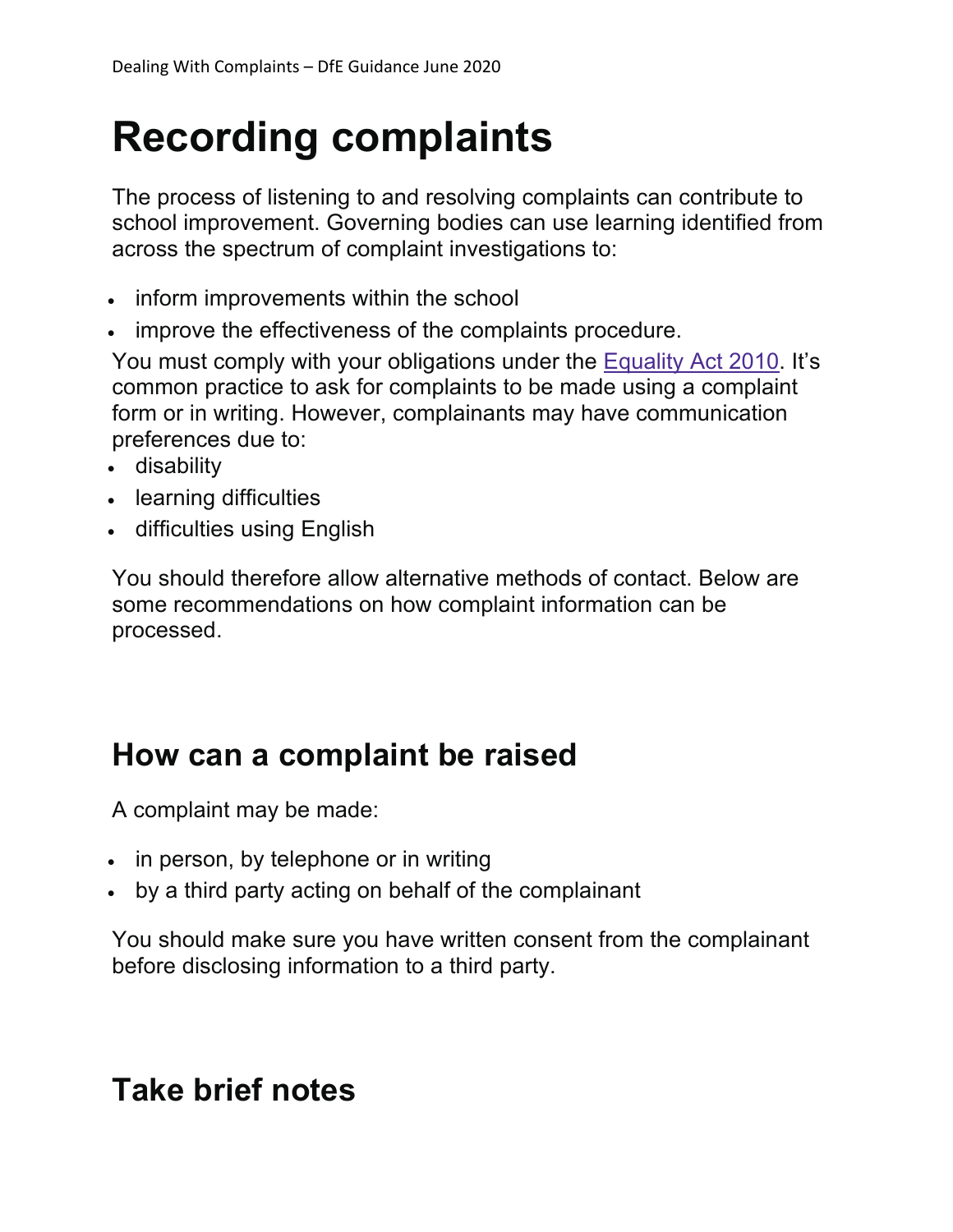To prevent any later challenge or disagreement over what was said, brief notes of meetings and telephone calls should be taken. These should be:

- kept securely
- encrypted where appropriate

A copy of any written response should be added to the complaint record.

#### **Recording meetings**

Where there are communication difficulties, you may wish to use recording devices to ensure the complainant is able to access and review the discussions at a later point. All parties should agree in advance to being recorded.

Schools are data controllers in their own right and you have the discretion via your policies to decide for yourselves whether to allow complainants to record meetings, if it's not required for the purposes of a reasonable adjustment.

You're also responsible for ensuring there is a fair and reasonable purpose for allowing complainants to record meetings, as there may be various levels of identifiable personal information recorded. We recommend you consider:

- how any decision to allow recordings may affect any third parties called to act as witnesses
- the impact and consequences on the individuals involved in the complaint in the event recordings are lost or leaked

#### **Audio or video evidence**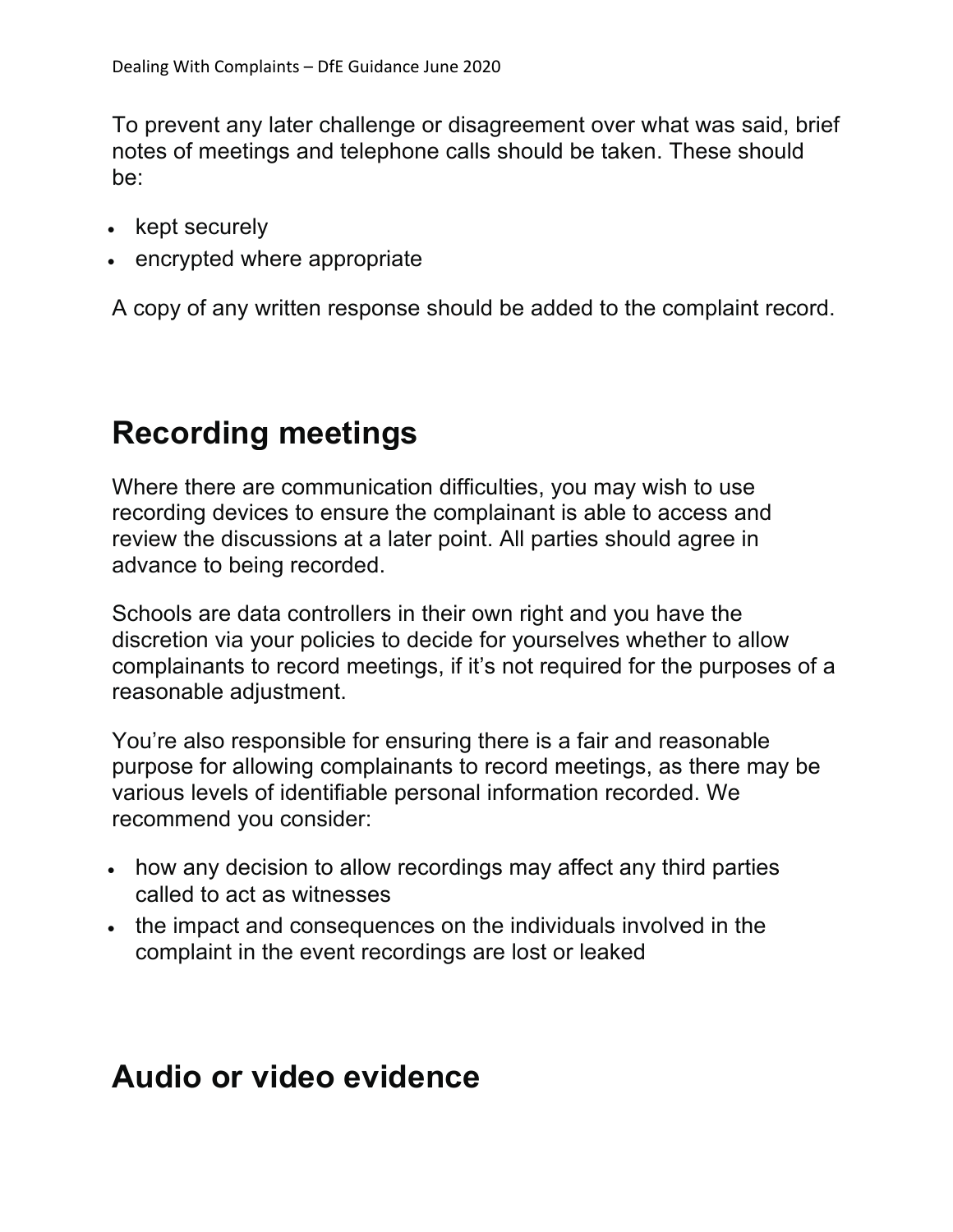Complainants should make sure they obtain informed consent from all parties present before recording conversations or meetings.

We do not normally accept electronic recordings as evidence when we are asked to consider a complaint. However, we may accept independently notarised transcriptions of recordings. We may also ask for the written consent of all recorded parties.

Unless exceptional circumstances apply, we'll support schools who refuse to accept, as evidence, recordings of conversations that were obtained covertly and without informed consent of all parties being recorded. We recommend this is made clear in complaints procedures.

#### **Recording complaint progress**

You should:

- record the progress of the complaint and the final outcome
- determine who is responsible for these records and make sure the data is kept secure

As schools are data controllers in their own right, governing bodies must decide for themselves how long they keep records, unless statutory regulations apply. For example, copies of attendance registers must be retained for 3 years.

Under the General Data Protection Regulations (EU) 2016/679 (GDPR), data must not be kept longer than is necessary.

You should consider that complainants may have a right to copies of these records under the Freedom of Information Act 2000, the Data Protection Act 2018 and GDPR. Refer to our Data protection: toolkit for schools or the Information Commissioner's Guide to GDPR for more information.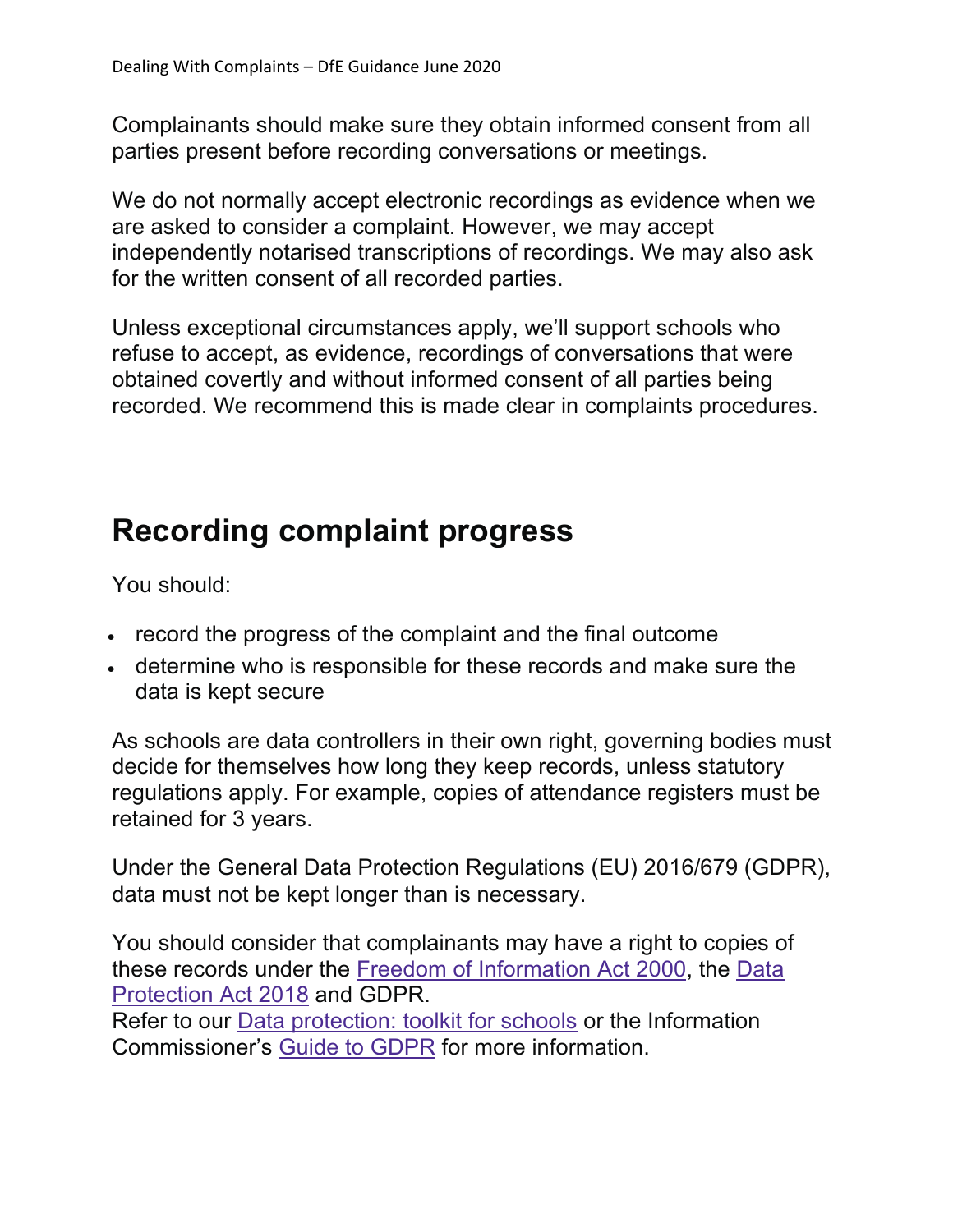## **Role of the clerk**

A complaints co-ordinator can provide administrative support in place of a clerk to the governing body, if that is more suitable to the school's needs. However, governance and regulatory advice should be sought from a clerk.

## **Transferring data**

There may be occasions where complaints are made or continue to be escalated after a child has left the school. On changing schools, the pupil's educational record is transferred to the new school and copies may not be retained. Schools can consider holding records of complaints separate to their pupil records (while a complaint is ongoing) so that access to them can be maintained. As information generated by a complaint may not form part of the pupil record, you should consider how best to store this information.

Personal data should only be kept for as long as is necessary for the immediate purpose of processing. The data should be stored securely and, where appropriate, encrypted to maximise security.

## **Governing body review**

We're confident that governing bodies will deal with complaints impartially. However, details of complaints should not be shared with the whole governing body at any stage while they are still being considered, in case a complaints committee needs to be organised.

The exception to this is when a complaint is made against the whole governing body and they need to be aware of the allegations made against them, to respond to any independent investigation.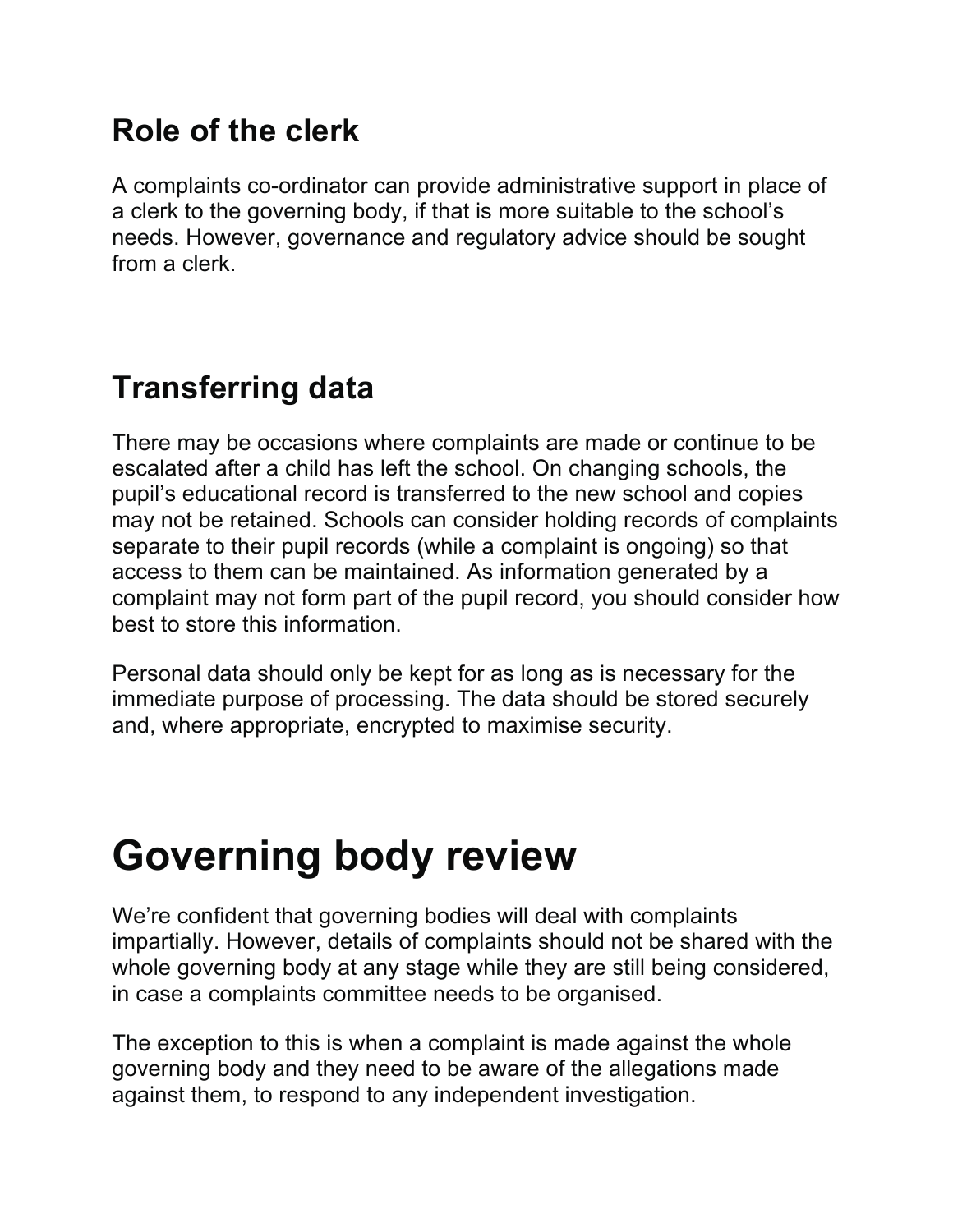If the whole governing body is aware of the significant detail of a complaint (that is not collectively against them) before the final stage has been completed, you can consider arranging an independent committee to hear the complaint. You may want to ask for help sourcing governors to serve on a complaints committee from:

- another school
- the local authority's governor services team
- the diocese, if appropriate

## **Handling complaints fairly**

You should make sure that complainants are treated fairly and offered a chance to state their case either in person or in writing, at each stage of the procedure.

Complainants can request an independent complaints committee if they believe there is likely to be bias in the proceedings. They should provide you with evidence of bias in support of their request, as it's your decision whether to agree to it. If the appearance of bias is sufficient to taint the decision reached, then we recommend that you grant such requests.

If you've made reasonable attempts to accommodate complainants with dates for complaint meetings and they refuse or are unable to attend you can:

- convene meetings in their absence
- reach a conclusion in the interests of drawing the complaint to a close

#### **Communicating the outcome**

We recommend that you inform the complainant of: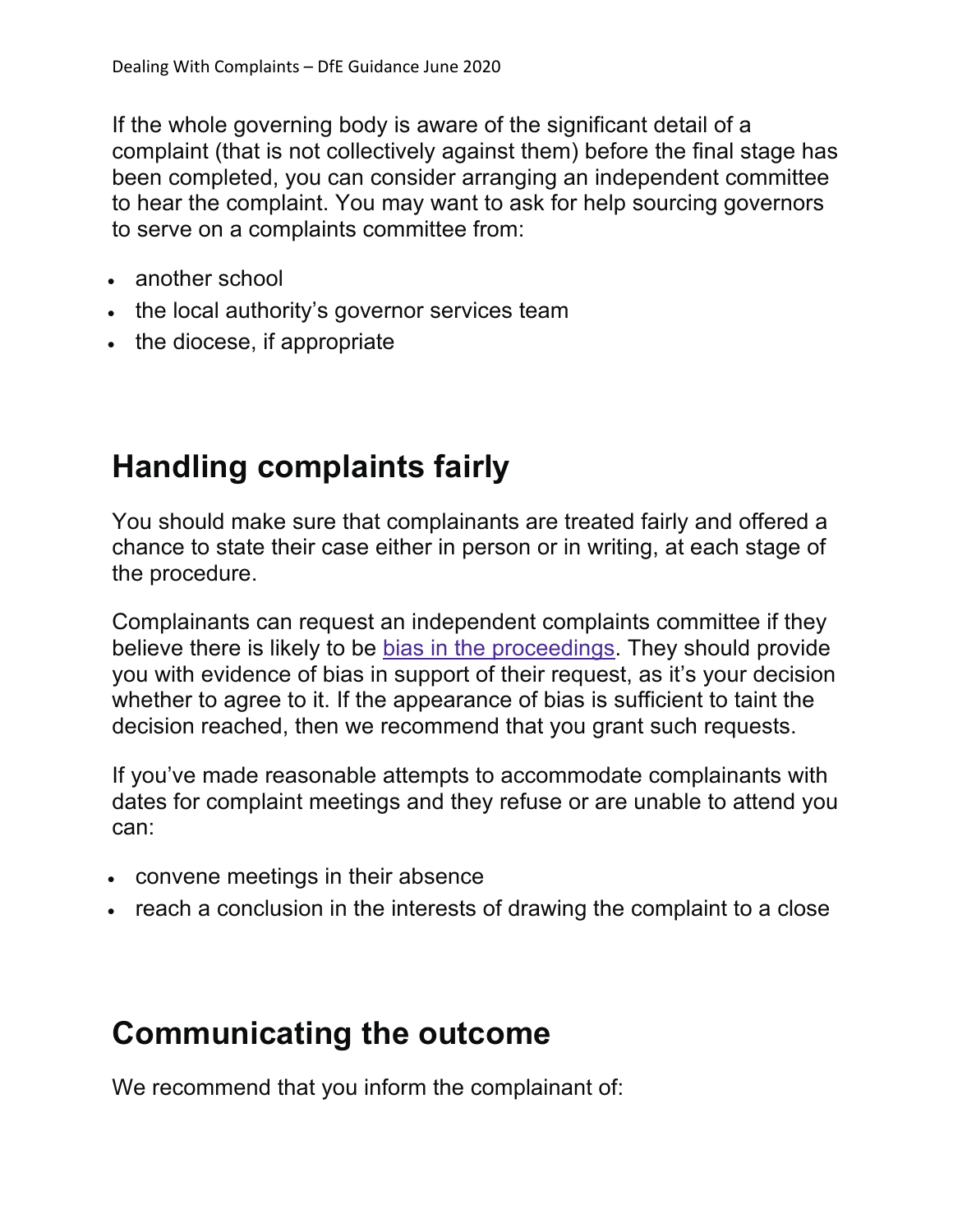- the conclusion and reasons for any decisions in writing
- any further rights of appeal

We also recommend that copies of the minutes are issued to the complainant. Failure to do so may lead to a further complaint. They may also be entitled to them, subject to any necessary redactions, under the Data Protection Act 2018 and GDPR.

#### **Reviewing your procedure**

You should determine how often to review the complaints procedure. We recommend at least every 2 to 3 years, as this should enable you to take into account any:

- legislative changes
- new guidance issued by us

You may delegate responsibility for reviewing the complaints procedure to:

- a committee of the governing body
- an individual governor
- the headteacher

You should adhere to projected review dates set out in the complaints procedure. Failure to do so could constitute a failure to adhere to the procedure.

## **Bias in the proceedings**

Complainants are entitled to a fair meeting or review. Persons who have a conflict of interest should not take part in the complaints process,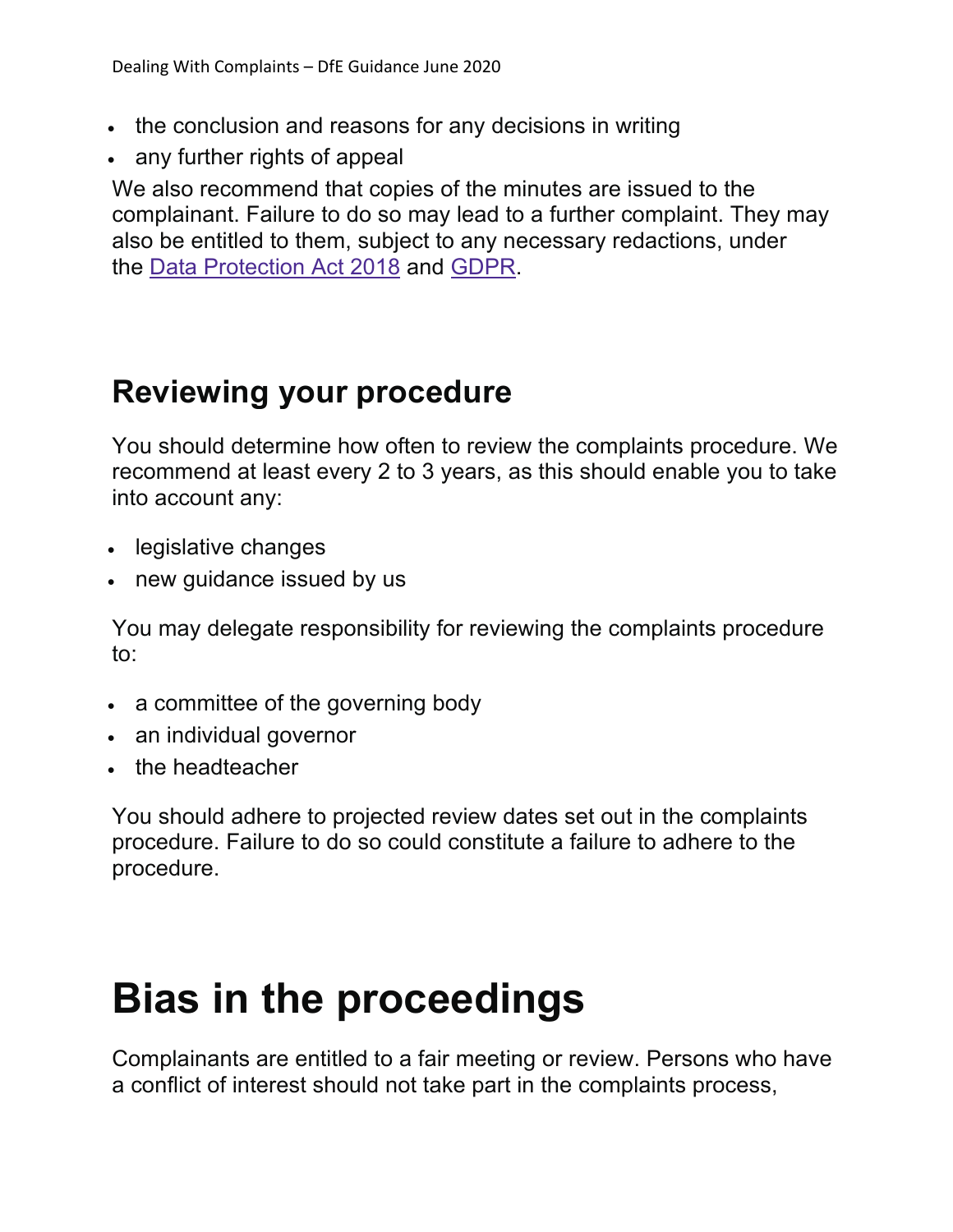including proceedings of governing body meetings and committees. If there's any reasonable doubt as to a person's ability to act impartially, they should withdraw from considering the complaint. Where a governor has a financial interest in any related matter, they should also withdraw.

When making decisions, you must not act in a way that is biased. The appearance of bias may be sufficient to taint a decision even if there is no actual bias. This concept derives from the principle that justice must not only be done, but be seen to be done.

Occasionally, complainants contact DfE because they do not believe the school's headteacher or governors will consider their complaint impartially.

We generally consider that governors with no prior exposure to the complaint are suitably impartial, unless the complainant provides us with evidence to the contrary.

We require complainants to submit evidence of bias if they escalate their complaint to DfE.

## **Complaints not in scope**

A complaints procedure should cover all complaints about any provision of community facilities or services that a school provides other than complaints for which there are separate (statutory) procedures, including those listed below.

#### **Admissions to schools**

For school admissions, it will depend on who the admission authority is (either the school or the local authority).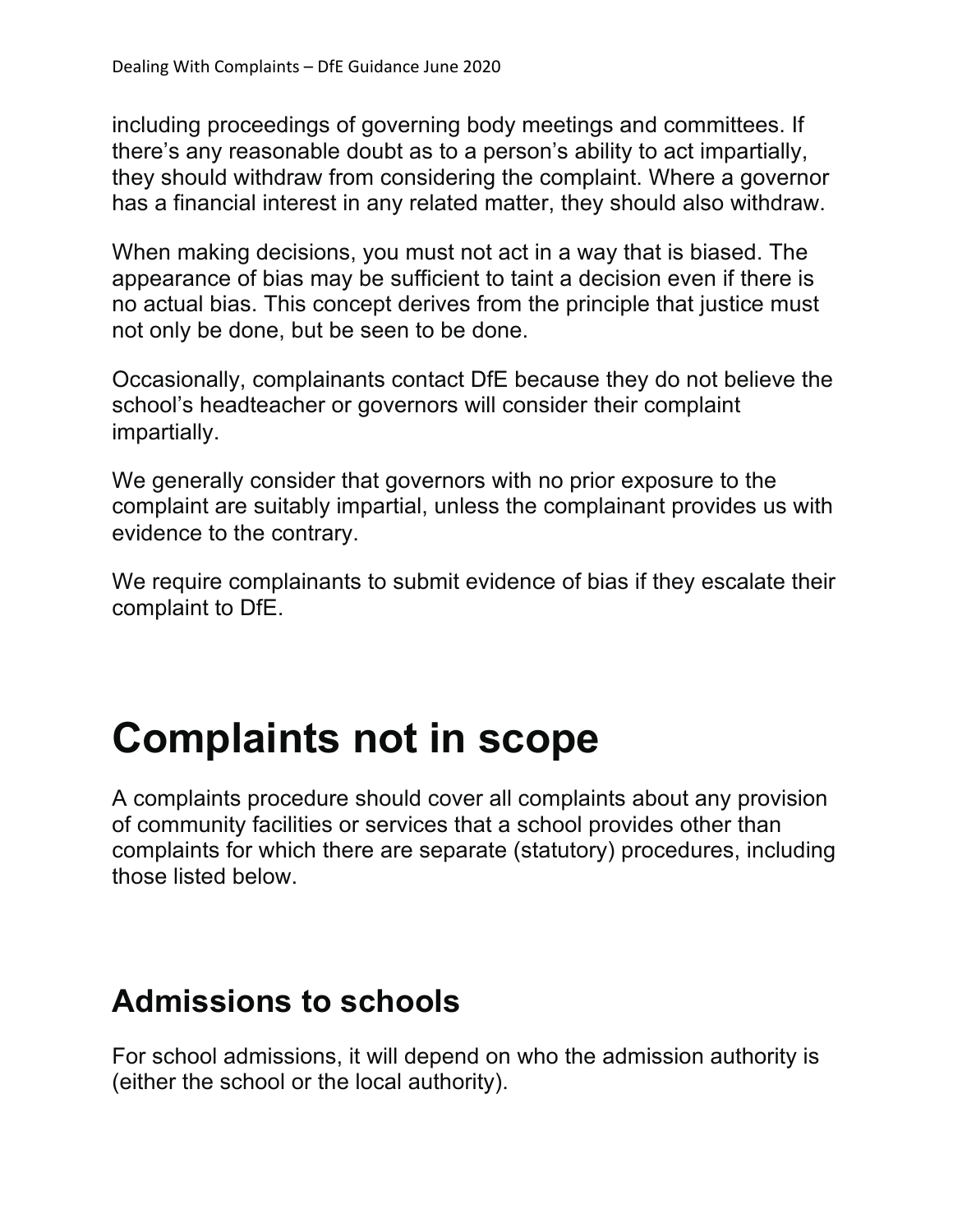Complaints about admission appeals for local authority maintained schools are dealt with by the appropriate ombudsman.

#### **School re-organisation proposals**

Contact the local authority or diocese, as appropriate, in the first instance and then escalate to us, if dissatisfied.

#### **Statutory assessments of special educational needs**

Concerns about statutory assessments of special educational needs should be raised direct with local authorities.

#### **Matters likely to require a child protection investigation**

Complaints about child protection matters should be handled:

- under the school's child protection and safeguarding policy
- in accordance with relevant statutory guidance

Refer to your local authority designated officer (LADO) or the multiagency safeguarding hub (MASH).

#### **Exclusion of children from school**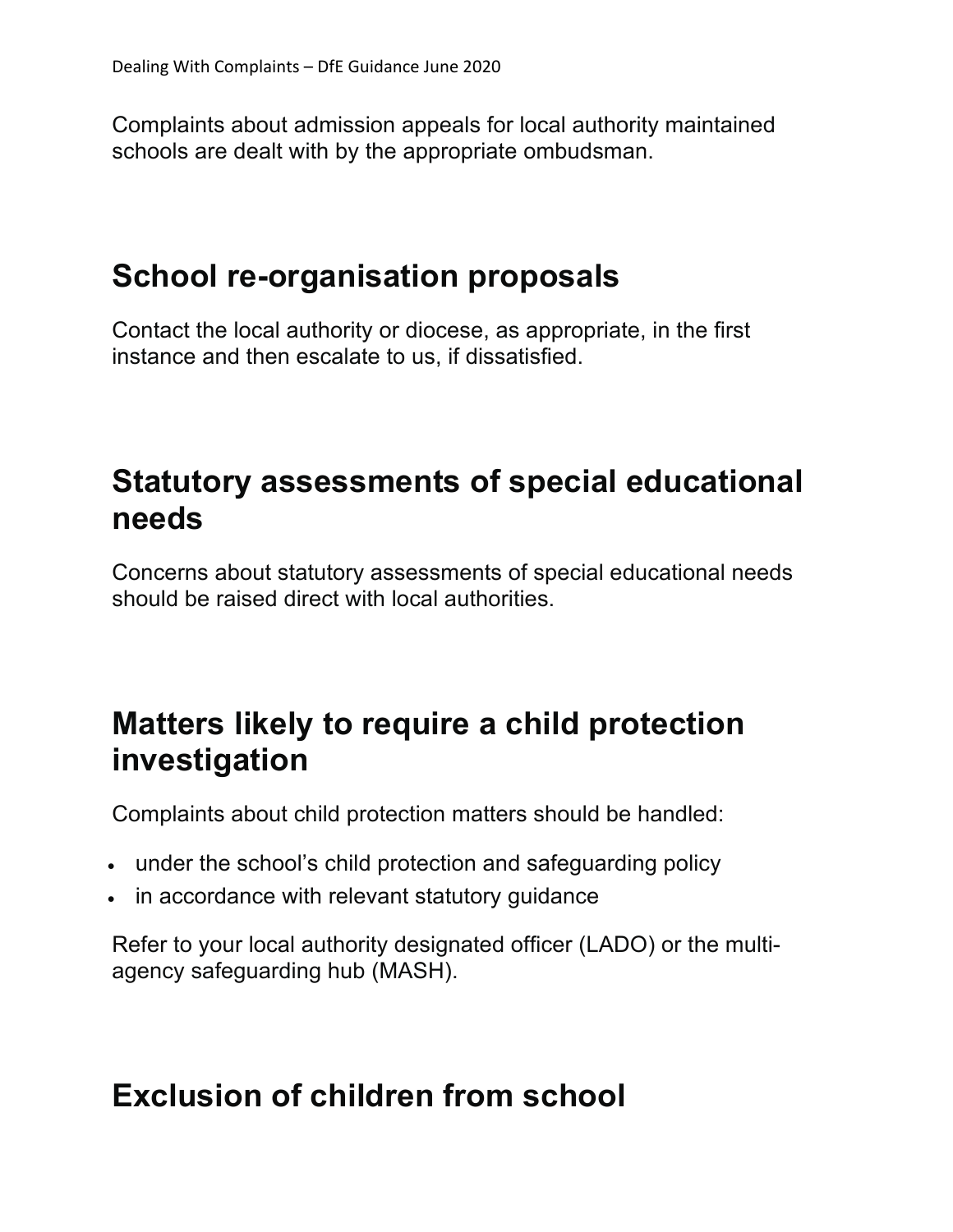Further information about raising concerns about exclusions is available in the School discipline and exclusion guidance.

Complaints about the application of the behaviour policy can be made through the school's complaints procedure.

#### **Whistleblowing**

You must have an internal whistleblowing procedure for your employees, including temporary staff and contractors.

The Secretary of State for Education is the prescribed person for matters relating to education for whistleblowers who do not want to raise matters direct with their employer. Concerns can be raised with DfE using our contact form.

Volunteers who have concerns about schools should complain through the school's complaints procedure. Depending on the substance of the complaint they may also be able to complain to:

- the local authority
- DfE using our contact form

## **Staff grievances**

Complaints from staff must be dealt with under the school's internal grievance procedures.

#### **Staff conduct complaints**

Complaints about staff are dealt with under the school's internal disciplinary procedures, if appropriate.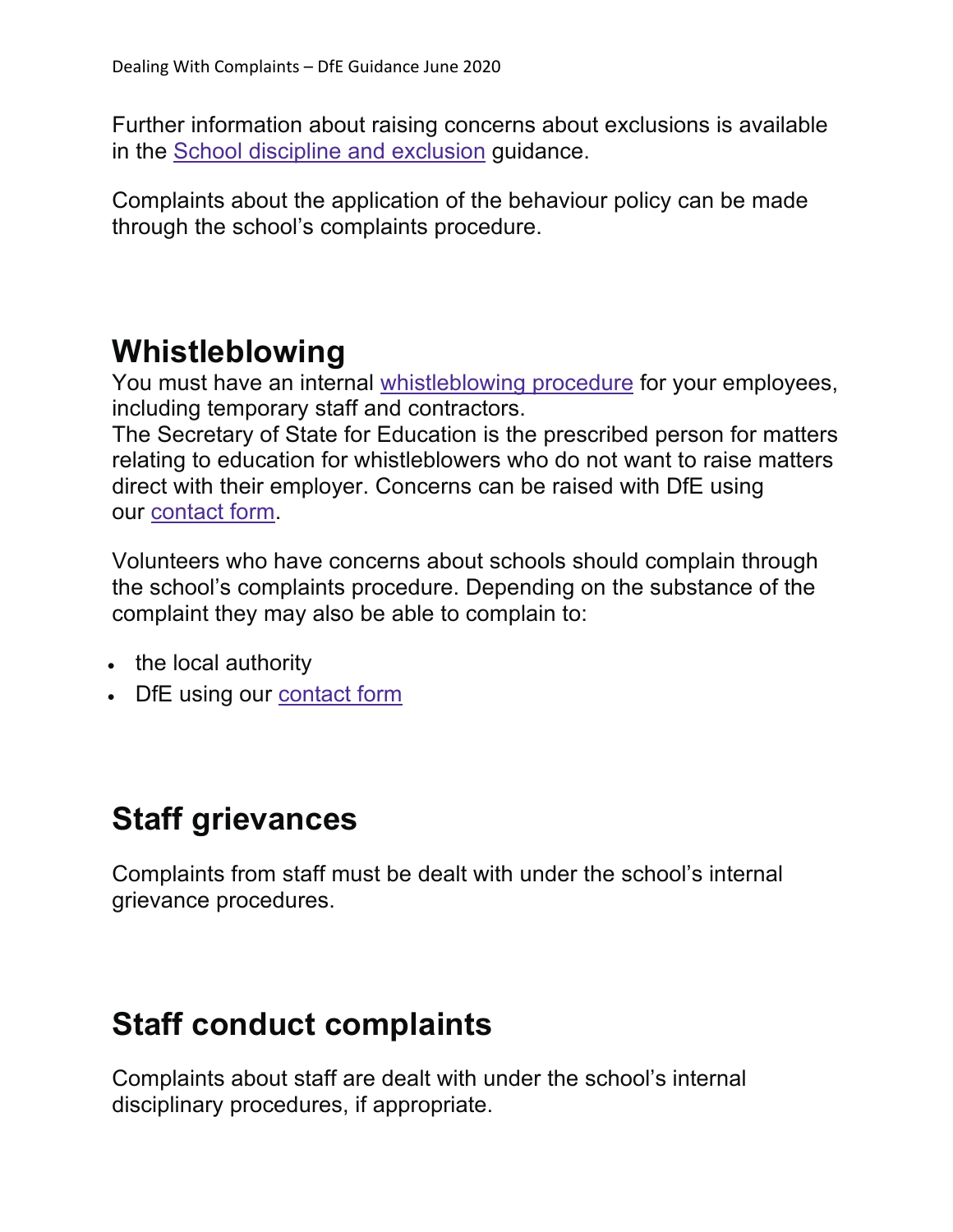Complainants will not be informed of any disciplinary action taken against a staff member as a result of a complaint. However, you should notify complainants that the matter is being addressed.

#### **Complaints about services provided by other providers who may use school premises or facilities**

Schools should direct complainants to follow the external provider's own complaints procedure.

#### **Complaints about the curriculum**

Complaints about the content of the national curriculum should be sent to DfE using our contact form.

Complaints about the delivery of the curriculum are for schools to resolve through their complaints procedure. This includes:

- religious education (RE)
- sex and relationships education

The duty on local authorities to consider complaints of this nature was removed under section 45 of the Education Act 2011.

If a school's complaint procedure signposts complainants to the local authority to resolve these and other types of complaints, then governing bodies should seek confirmation from the local authority that they can include these details in their complaint procedure.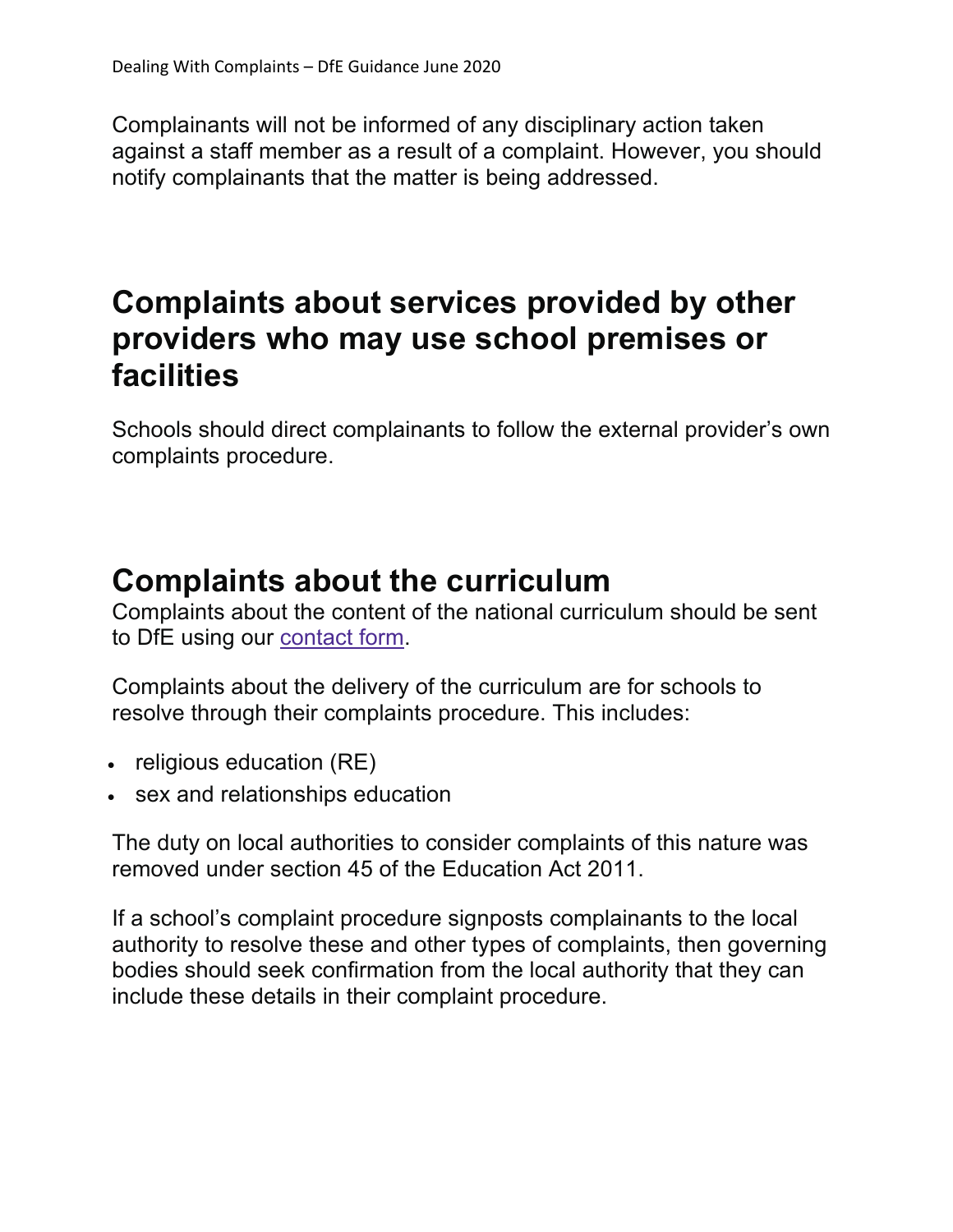## **Complaints about collective worship**

Complainants who are dissatisfied with the content of the daily act of collective worship (DACW) should be signposted to:

- the local authority
- the local Standing Advisory Council on Religious Education
- any other relevant body

#### **Withdrawal from the curriculum**

Parents and carers can withdraw their child from any aspect of RE, including the DACW. They do not have to explain why.

If parents or carers are not satisfied with the handling of a request to withdraw their child from RE or the DACW, schools should advise them to follow their complaints procedure.

The right of withdrawal does not apply to other areas of the curriculum where religious matters may be spontaneously raised by pupils or arise in other subjects such as history or citizenship.

## **Our role in relation to complaints about maintained schools**

Anyone can raise a complaint about a maintained school or a member of maintained school staff to us. We expect that complaints will have completed local complaints procedures first. DfE's contact form clearly explains this and advises complainants to complete local procedures before submitting their complaint.

The exceptions to this include when: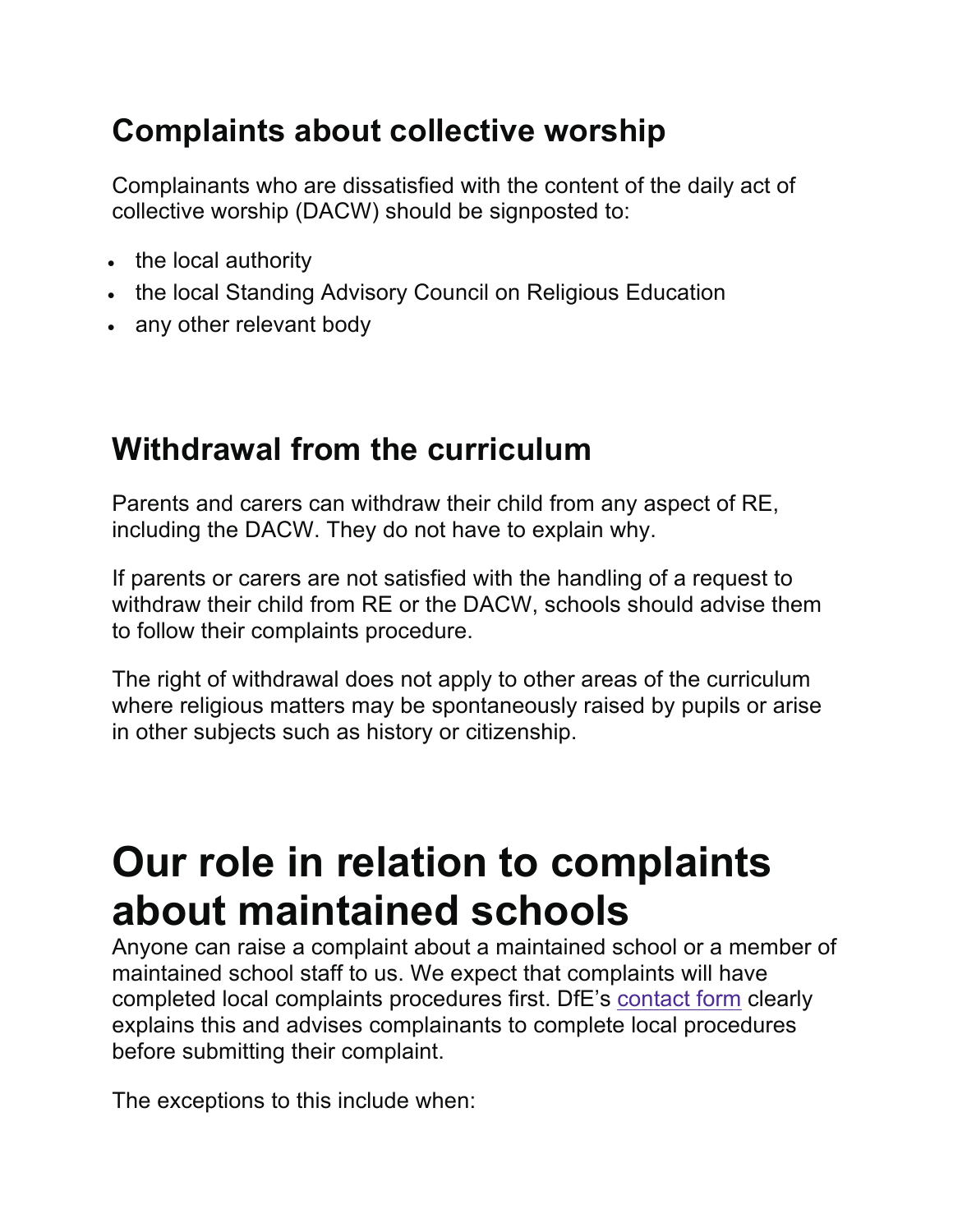- children are at risk of harm
- children are missing education
- a complainant is being prevented from having their complaint progress through the published complaints procedure
- we have evidence that the school is proposing to act or is acting unlawfully or unreasonably

#### **Intervention**

We'll usually only intervene when it is expedient or practical to do so and a governing body or local authority has:

- failed to act in accordance with its duties under education law
- acted (or is proposing to act) unreasonably when exercising education related functions

Any such intervention will usually be in accordance with the Secretary of State's powers under Sections 496 and 497 (and 497A in relation to LAs) of the Education Act 1996.

When considering a complaint, we review all the evidence provided to us, including the school's published policies, to determine whether it is appropriate to take any action. Action taken by us, where appropriate, typically involves explaining the legislative framework and what it means in practice at the school level or recommending improvements to statutory school policies. However, in some instances it may be appropriate for the Secretary of State to intervene.

We do not take punitive action against schools when breaches of legislation or failures to adhere to statutory policies are identified. However, if serious failings are identified, we may share information about the complaint and our findings with relevant bodies, such as local authorities and Ofsted, to make sure that appropriate safeguarding, remedial or preventative action is taken.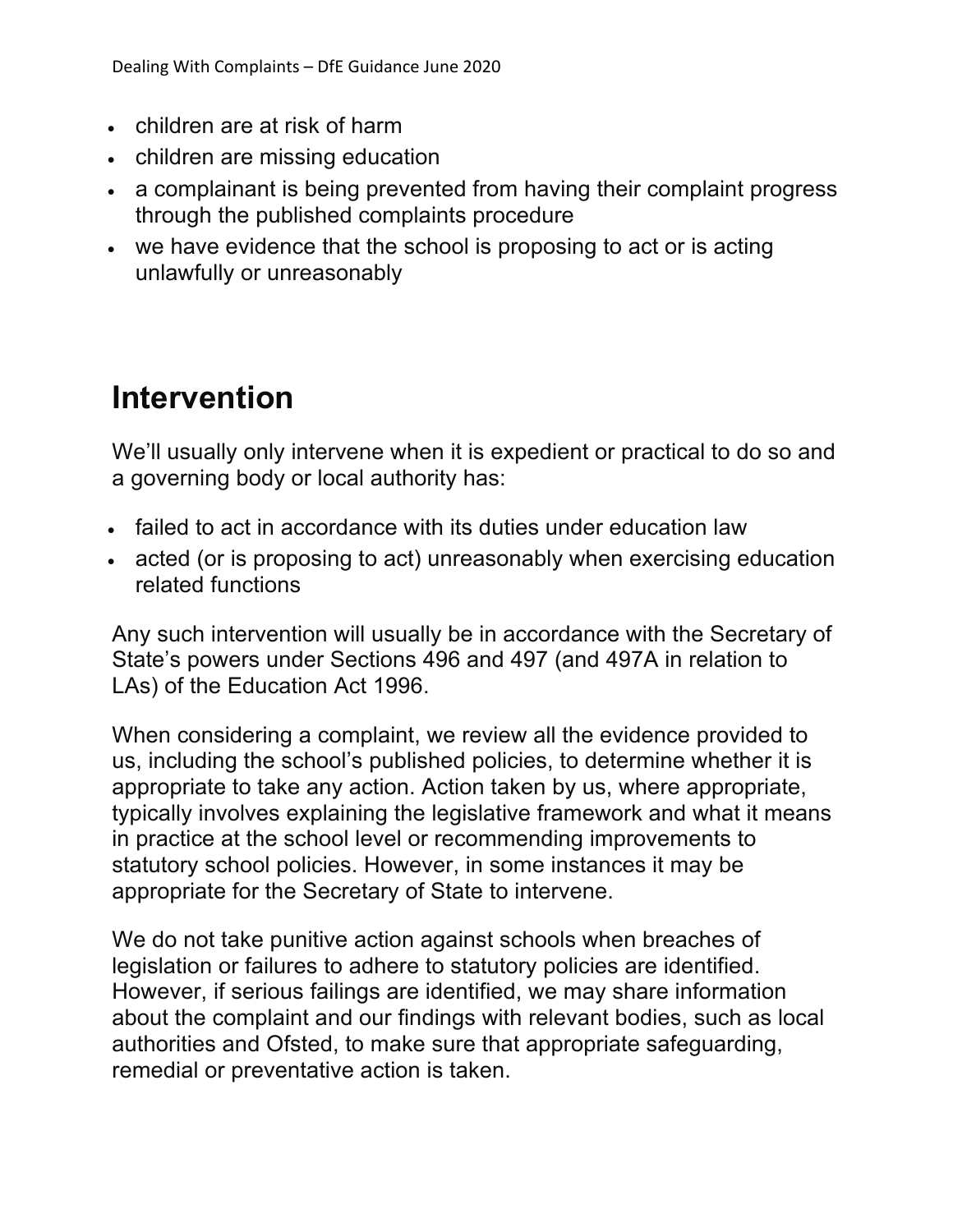## **General assistance**

Schools and local authorities can contact us for general assistance on complaint handling by:

- calling the National Helpline on 0370 000 2288
- using DfE's contact form
- writing to us at the address below

Department for Education Piccadilly Gate Store Street **Manchester** M1 2WD

We will not provide explicit advice on what a school should do, unless we are asked to provide a view on any relevant legislative underpinning, but we can explain what options may be open to a school to choose from.

We can also consider complaints about the actions of local authorities in relation to the exercise of their functions under education law if they are brought to our attention.

## **Managing serial and persistent complaints**

You should do your best to be helpful to people who contact you with a:

- complaint or concern
- request for information

However, there will be occasions when, despite all stages of the complaint procedure having been followed, the complainant remains dissatisfied. If a complainant tries to re-open the same issue, you can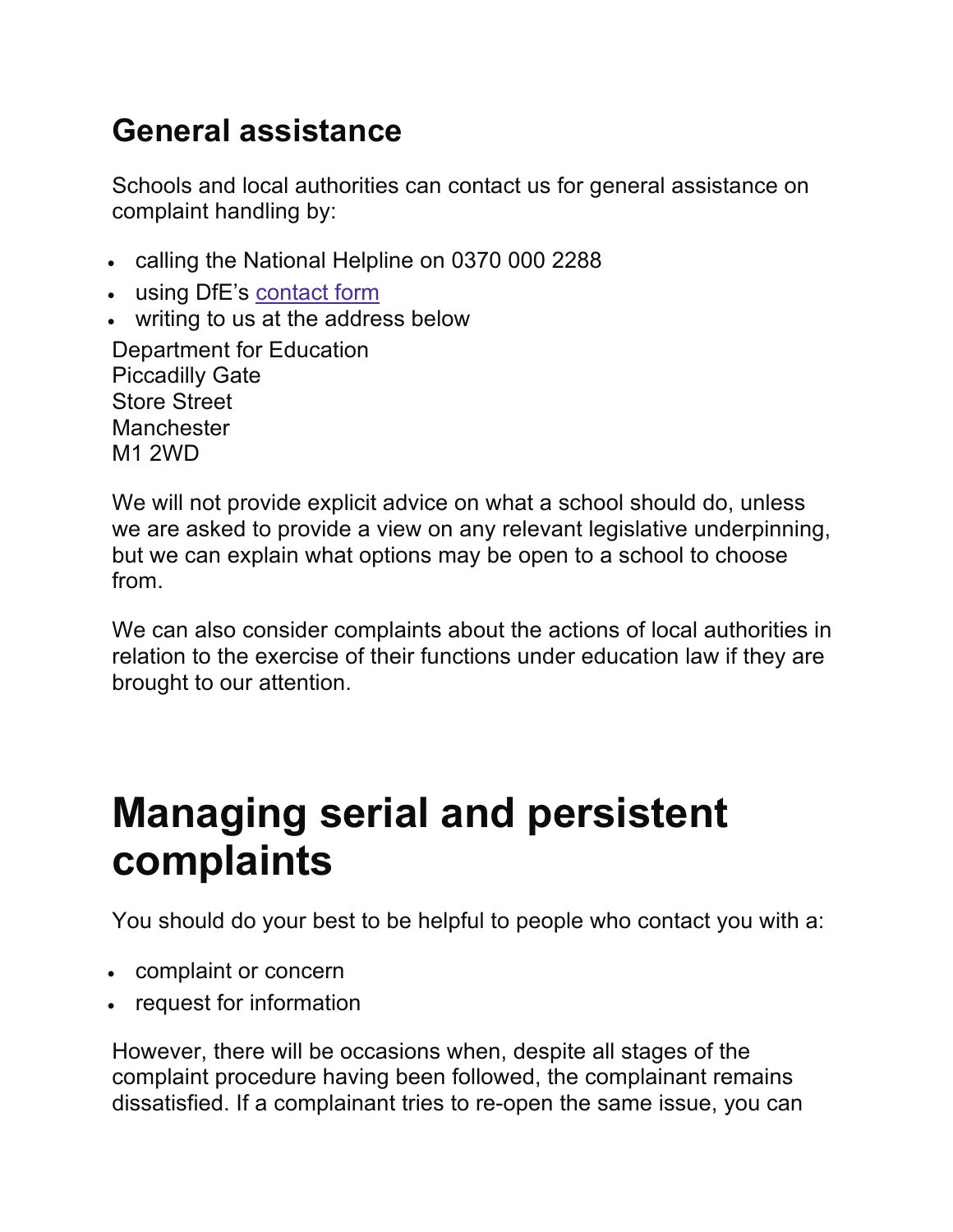inform them that the procedure has been completed and that the matter is now closed.

If the complainant contacts you again on the same issue, the correspondence may then be viewed as 'serial' or 'persistent' and you may choose not to respond. However, you should not mark a complaint as 'serial' before the complainant has completed the procedure, unless your published serial complaint criteria applies.

Under no circumstances should a complainant be marked as 'serial' for exercising their right to refer their complaint to their MP, regardless of which stage the complaint has reached.

You may receive complaints you consider to be vexatious. The Office of the Independent Adjudicator defines the characteristics of a 'frivolous' or 'vexatious' complaint as:

- complaints which are obsessive, persistent, harassing, prolific, repetitious
- insistence upon pursuing unmeritorious complaints and/or unrealistic outcomes beyond all reason
- insistence upon pursuing meritorious complaints in an unreasonable manner
- complaints which are designed to cause disruption or annoyance
- demands for redress that lack any serious purpose or value

Schools should not refuse to accept further correspondence or complaints from an individual they have had repeat or excessive contact with. The application of a 'serial or persistent' marking should be against the subject or complaint itself rather than the complainant.

Schools may find it useful to establish a policy for managing serial and unreasonable complaints, which we recommend is included in the school's published procedure. We have published non-statutory model policies that you can use.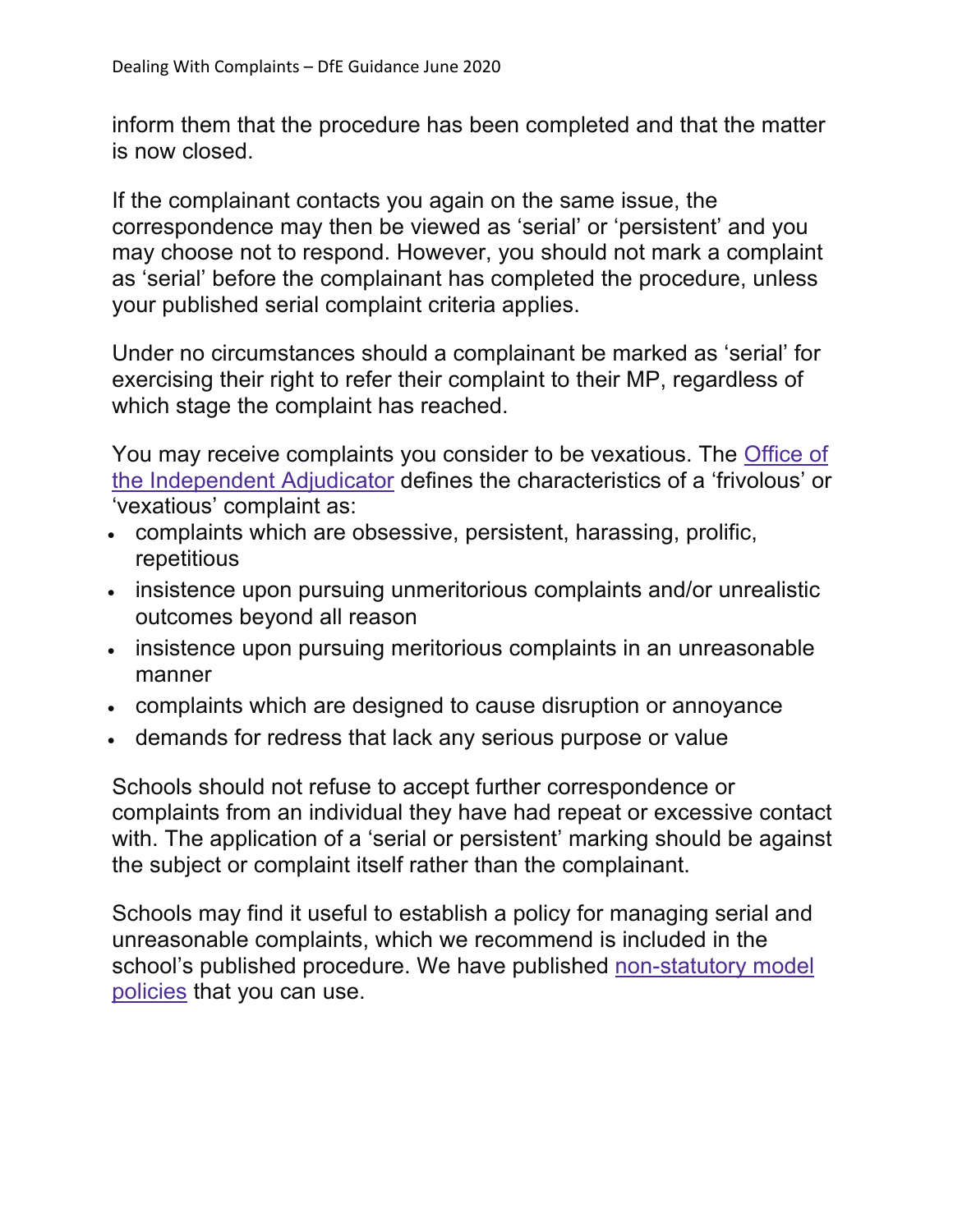## **When to stop responding**

The decision to stop responding should never be taken lightly. You need to be able to say yes to all of the following:

- you have taken every reasonable step to address the complainant's concerns
- the complainant has been given a clear statement of your position and their options
- the complainant contacts you repeatedly, making substantially the same points each time

The case to stop responding is stronger if you agree with one or more of these statements:

- their letters, emails, or telephone calls are often or always abusive or aggressive
- they make insulting personal comments about or threats towards staff
- you have reason to believe the individual is contacting you with the intention of causing disruption or inconvenience

You should not stop responding just because an individual is difficult to deal with or asks complex questions.

#### **Communication strategy for persistent correspondents**

If an individual's behaviour is causing a significant level of disruption, regardless of whether or not they have raised a complaint, schools can implement a tailored communication strategy. For example, they can:

- restrict the individual to a single point of contact via an email address
- limit the number of times they can make contact, such as a fixed number of contacts per term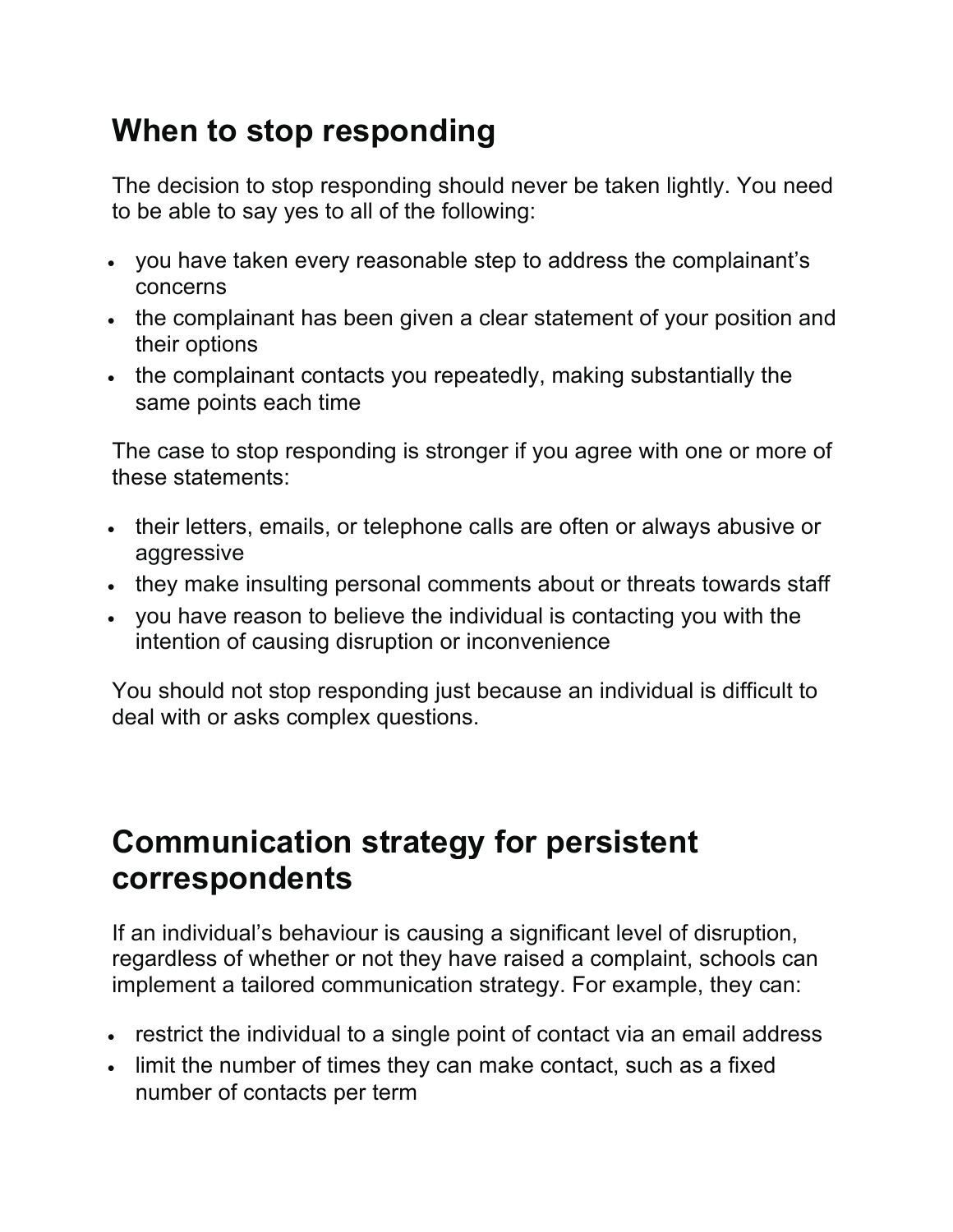However, regardless of the application of any communication strategy, you must provide parents and carers with the information they are entitled to under The Education (Pupil Information) (England) Regulations 2005, within the statutory time frame.

Different procedures apply to freedom of information (FOI) and data protection (DP) correspondence. You should talk to your FOI and DP advisor about those or approach the Information Commissioner's Office for further advice.

You need to make sure that you act reasonably and consider any new complaint. Anyone has the right to raise a new complaint at any time and failure to respond could result in the school failing to act reasonably. If you find it difficult to deal with a person who is behaving unreasonably and other strategies are not working, you can approach your local governor services team to ask for assistance.

You can also suggest that the complainant asks a third party to act on their behalf, such as the local Citizen's Advice.

If an individual persists to the point that may constitute harassment, you should seek legal advice. In some cases, injunctions and other court orders have been issued to individuals preventing them from contacting schools direct.

Once you've decided that it's appropriate to stop responding, you will need to inform the individual.

## **Barring from school premises**

Although fulfilling a public function, schools are private places. The public has no automatic right of entry. Headteachers and governing bodies will therefore need to act to ensure they remain a safe place for pupils, staff and other members of their community.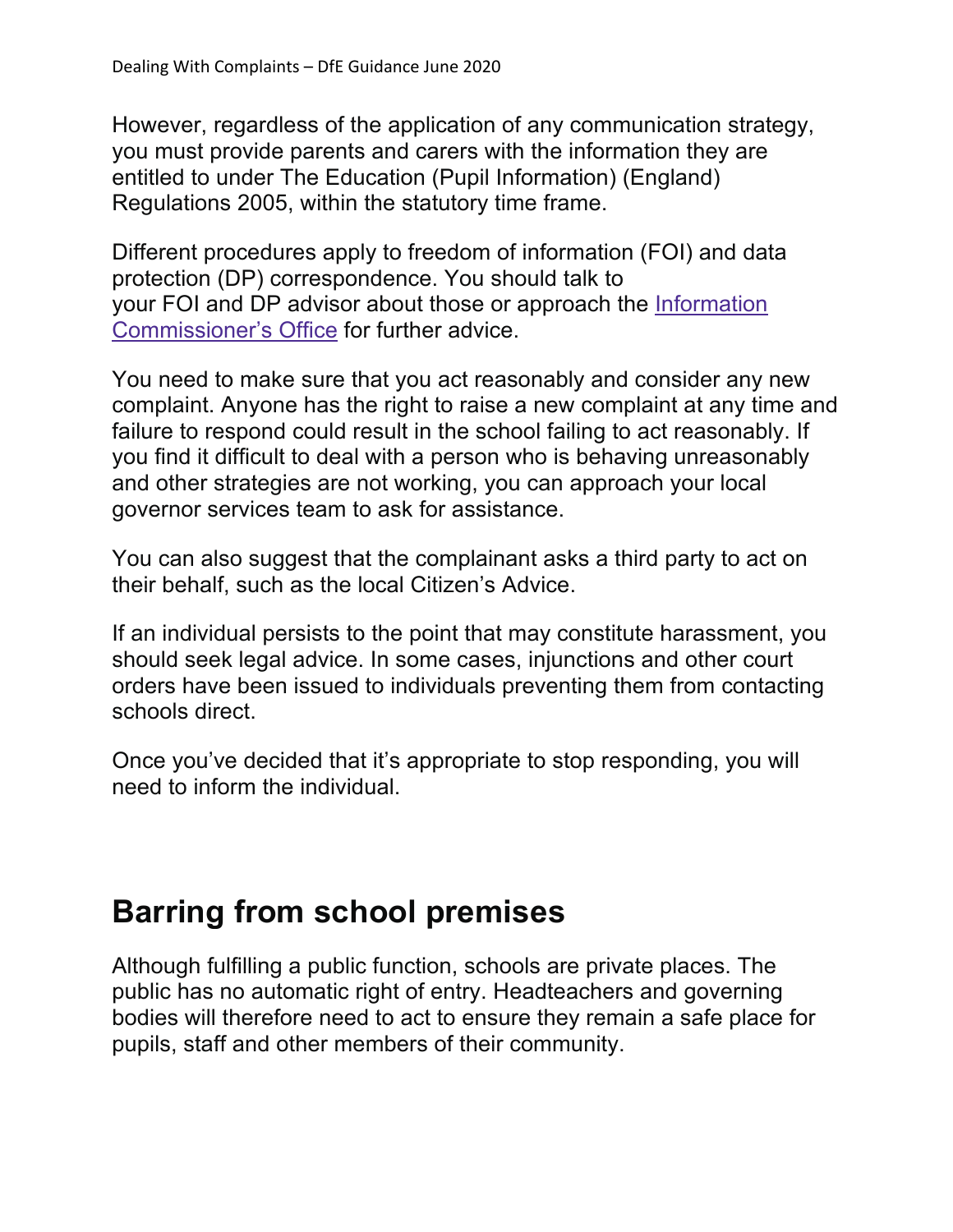If an individual's behaviour is a cause for concern, they can be asked to leave school premises. In some cases, individuals can be barred from entering school premises. You should always give the individual the opportunity to formally express their views on a decision to bar.

The headteacher's decision to bar should then be reviewed by either:

- the chair of governors
- a committee of governors

They should take into account any representations made by the individual and decide whether to either confirm or lift the bar. If the decision is confirmed, the individual should be notified in writing, explaining:

- how long the bar will be in place
- when the decision will be reviewed

Once the school's appeal process has been completed, individuals who remain barred may be able to apply to the Courts for a review of the schools decision. Individuals wishing to exercise this option should seek independent legal advice.

Controlling access to school premises provides more guidance on access to school premises.

## **Further information**

#### **Useful resources and external organisations**

There are a number of different organisations that schools can approach if they require further advice on complaints handling. However, some of